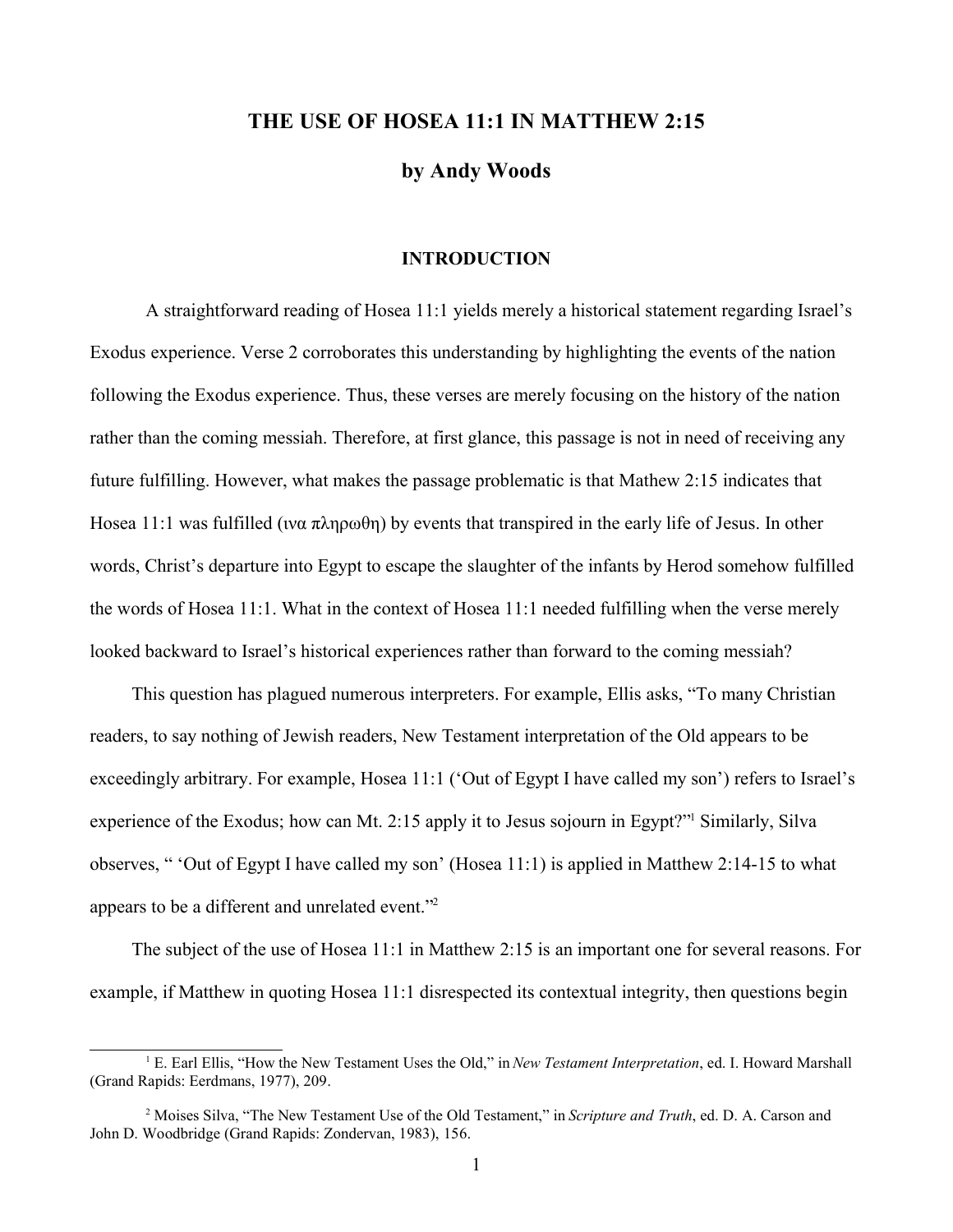to surface regarding the inspiration and inerrancy of Scripture. Furthermore, if Mathew engaged in arbitrary exegesis in quoting Hosea 11:1, then perhaps New Testament writers cannot serve as a guide for contemporary exegesis. It is for reasons such as these that a careful examination of the use of Hosea 11:1 in Matthew 2:15 is warranted.

This paper will attempt to survey this subject in the following manner. First, a historical analysis and brief overview of the pertinent passages will be provided. Second, several inadequate solutions that evangelicals have offered in an attempt to explain the use of Hosea 11:1 in Matthew 2:15 will be highlighted. Third, the view that I believe best handles the problem will be presented.

## **BACKGROUND AND OVERVIEW OF THE PERTINENT PASSAGES**

### **Hosea 11:1**

## *Historical Background of Hosea 11*

Hosea was a prophet to the Northern kingdom of Israel who prophesied during its final years. The time frame of Hosea's ministry is indicated through his mention of the various kings under whom he prophesied. According to Hosea 1:1, the southern kings included Uzziah, Jotham, Ahaz, and Hezekiah and the northern king was Jeroboam II. Thus, it is safe to say that Hosea prophesied nearly 40 years from 760 to 722 B.C. Hosea probably began his ministry during the later part of the reign of Jeroboam II and continued until Israel fell to the Assyrians in 722 B.C.<sup>3</sup> When Hosea prophesied, the ten northern kings experienced military prominence and economic prosperity under Jeroboam II.**<sup>4</sup>** Unfortunately, experiencing such prosperity was not conducive to the spiritual welfare of the people as they began to attribute their prosperity to Baal instead of Yahweh.**<sup>5</sup>** Consequently, syncretism and Baal

<sup>3</sup> Charles Dyer and Gene Merrill, *Old Testament Explorer*, Swindoll Leadership Library, ed. Charles R. Swindoll and Roy B. Zuck (Nashville: Word Publishing, 2001), 722.

<sup>4</sup> Robert B. Chisholm, "Hosea," in *The Bible Knowledge Commentary: Old Testament*, ed. John F. Walvoord and Roy B. Zuck. 2 vols. (Colorado Springs: Chariot Victor Publishing, 1985), 1377.

<sup>5</sup> Dietrich Ritschl, "God's Conversion," *Interpretation* 15 (1961): 288.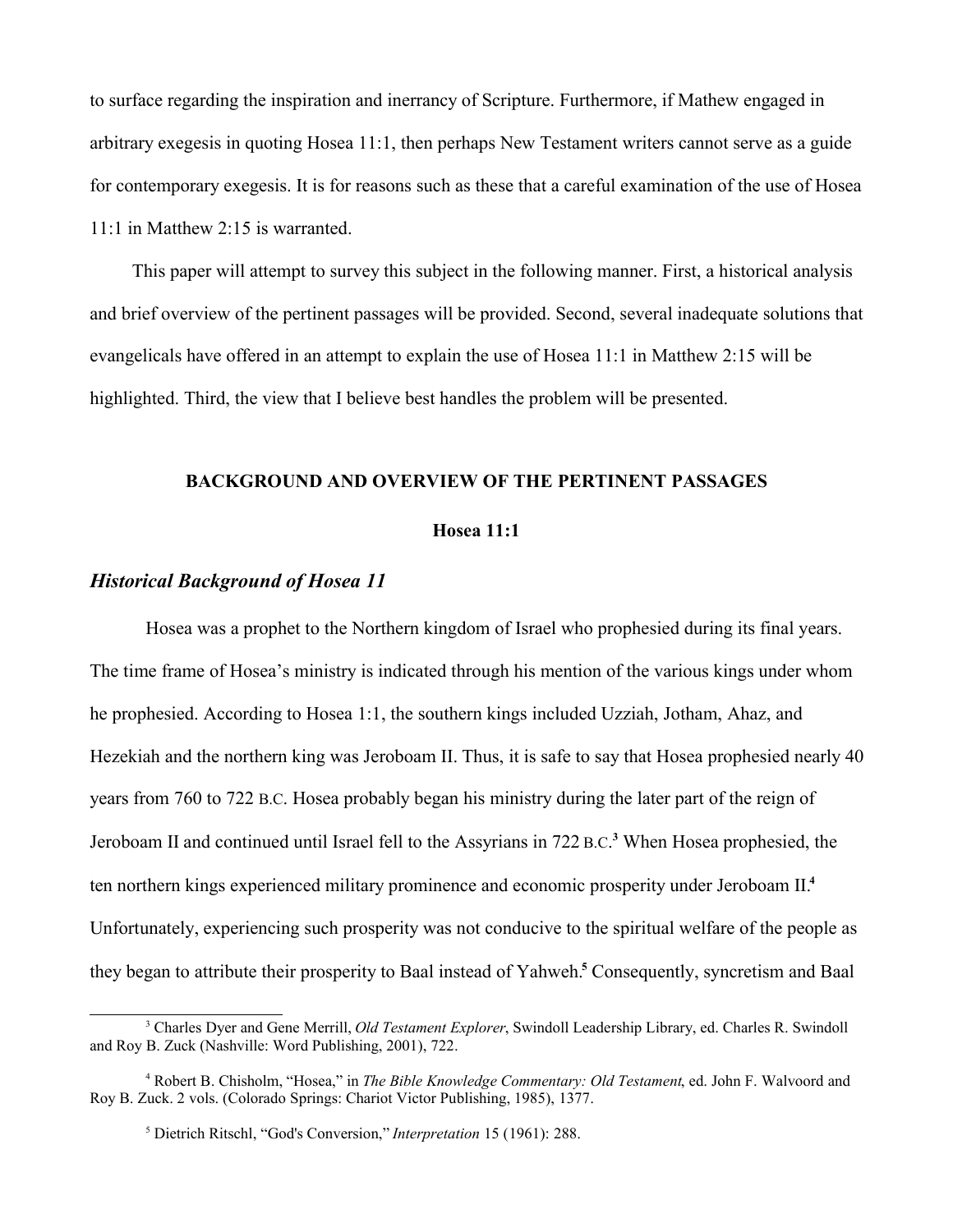worship proliferated within Israel. Thus, throughout the book, Hosea denounces Baalism and warns of the covenant curses that are destined to come upon the nation because of its violation of the terms of the Mosaic Covenant (Deut 28:15-68).

The Book of Hosea consists of several cycles (Hos 1:1-2:1; 2:2-23; 3; 4-14) with each cycle enumerating the sins of the nation, the impending judgment that resulting from the nation's sins, and the ultimate restoration awaiting the nation upon her return to the terms of the Mosaic Covenant.**<sup>6</sup>** Hosea 11:1 is found in the final cycle, which consists of a covenant lawsuit against Israel. In this final cycle, God takes the nation to court for violating the terms of its covenant.**<sup>7</sup>** The chapters that immediately precede chapter 11 (chapters 9-10) detail the sins and wickedness of the nation. Chapter 11 continues these same themes but by way of contrast. In addition to sin and judgment, chapter eleven also focuses upon God's love and ultimate plan to restore the nation. Most commentaries divide Chapter 11 into three sections. Verses 1-4 describe God's love for the nation in spite of her sin. Verses 5-7 describe the imminent judgment that is soon to come upon the nation as a result of her sin. Verses 8-11 depict the temporal nature of such judgment and how God will ultimately restore the nation.

## *Overview of Hosea 11*

In verses 1-4, God's love for the nation is depicted in terms of a tender love that a father has for his son. Such love was expressed as God called (or summoned) His son Israel out of Egyptian bondage (vs. 1). Unfortunately, such fatherly love was not reciprocated by the nation (vs. 2). The more the prophets called to the wayward nation, the more the Israelites moved away from the prophetic message into sin.**<sup>8</sup>** The nation sacrificed to Baals and burned incense to carved images. In employing the Hebrew verbs "sacrificed" and "burned incense," Hosea shifts away from the perfect tense and instead makes

<sup>6</sup> Dyer and Merrill, *Old Testament Explorer*, 723.

 $<sup>7</sup>$  Ibid., 729.</sup>

<sup>8</sup> Chisholm, "Hosea," 1402.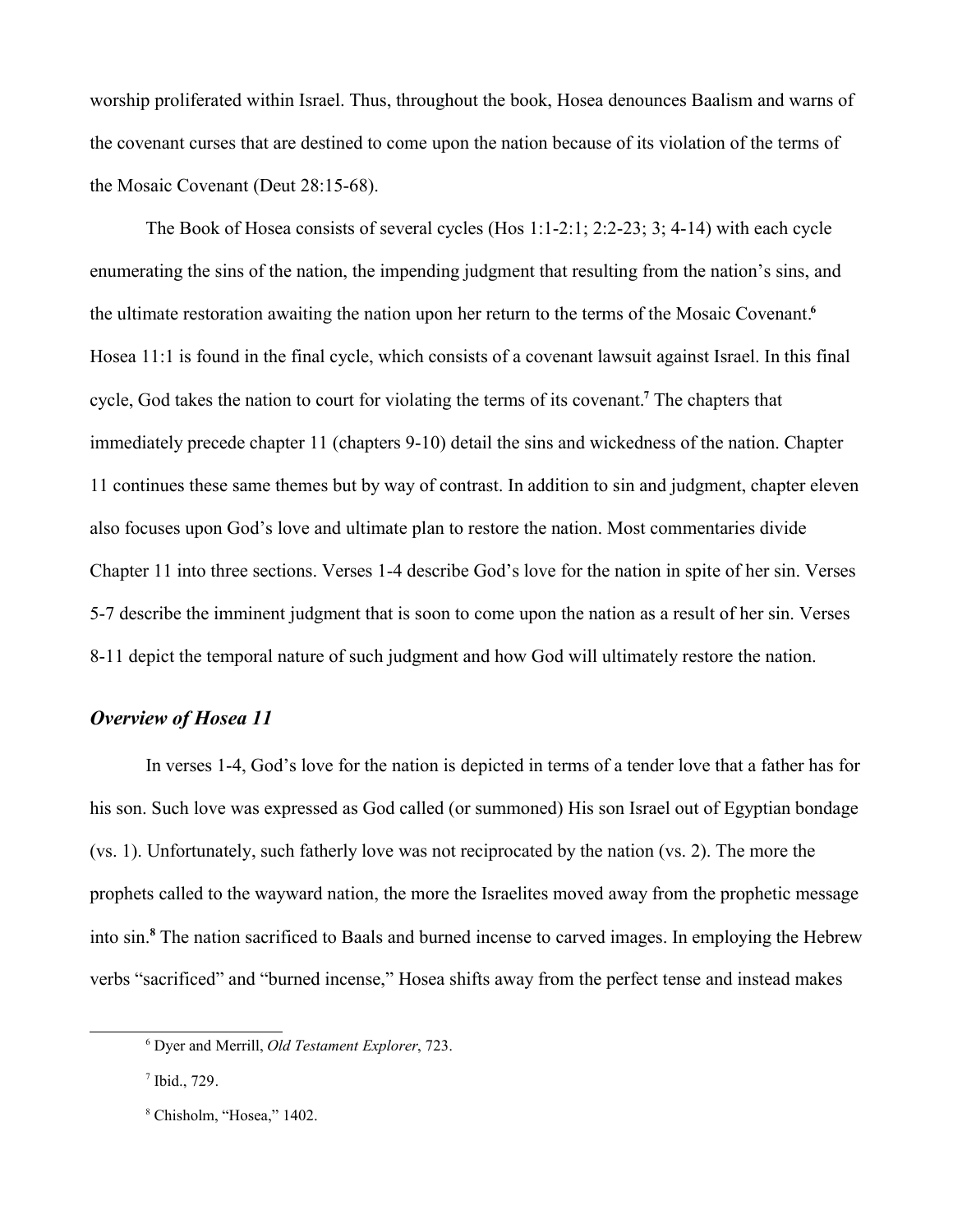use of two piel customary imperfects, which denote repeated action in past time. The idea is that the nation kept sacrificing to Baals and burning incense. The use of such a tense depicts the nation's continued willful disobedience against the backdrop of Yahweh's ever-present fatherly love. **9**

Verses 3-4 continue the theme of Yahweh's love for Israel. Yahweh's establishment of Israel after the Exodus is analogized to a parent training a child to walk and a master removing or repositioning an animal's yoke so that it might eat more easily. Yet despite Yahweh's care, the nation refused to acknowledge His acts of healing on their behalf.**<sup>10</sup>** In sum, despite Yahweh's love and expression of that love through His deliverance of His people from Egyptian bondage, the nation ignored the prophets and habitually worshipped another god. In so doing, the nation committed idolatry and thus violated the basic tenet of the Mosaic Covenant (Exod 20:3, 23; 22:20; 34:17).

The consequence of Israel's sin is given in verses 5-7. Deuteronomy 28:49 predicted that God would use a foreign power to discipline His people if they persisted in sin. In verse 5, Hosea builds upon this theme by explaining that God would use the Assyrian empire as his disciplining instrument. Although God once brought Israel out of Egypt as evidence of his love for His chosen people, he would now use Assyria as an instrument of His judgment. Verse 6 vividly depicts the imminent Assyrian invasion. The repetition of the Hebrew verb "eats" or "devours" in verses 4 and 6 emphasizes the contrast between the Lord's past blessings and future judgment. In the past God had given Israel food to eat. Now He was about to send Assyrian swords to eat or devour His nation.**<sup>11</sup>** Verse 7 pinpoints Israel's refusal to repent as the culprit of this coming judgment.

Verses 8-11 pertain to Israel's restoration. Verses 8-9 introduce the idea of divine restraint. Although God will discipline Israel, He will not permanently destroy her. Verses 10-11 depict Israel's future obedience and return to land from global dispersion. Two similes ("as a bird" and "as a dove")

Ibid.

<sup>9</sup> Tracy L. Howard, "The Use of Hosea 11:1 in Matthew 2:15" (Th.M. Thesis, Dallas Theological Seminary, 1984), 11. <sup>10</sup> Chisholm, "Hosea," 1402. 11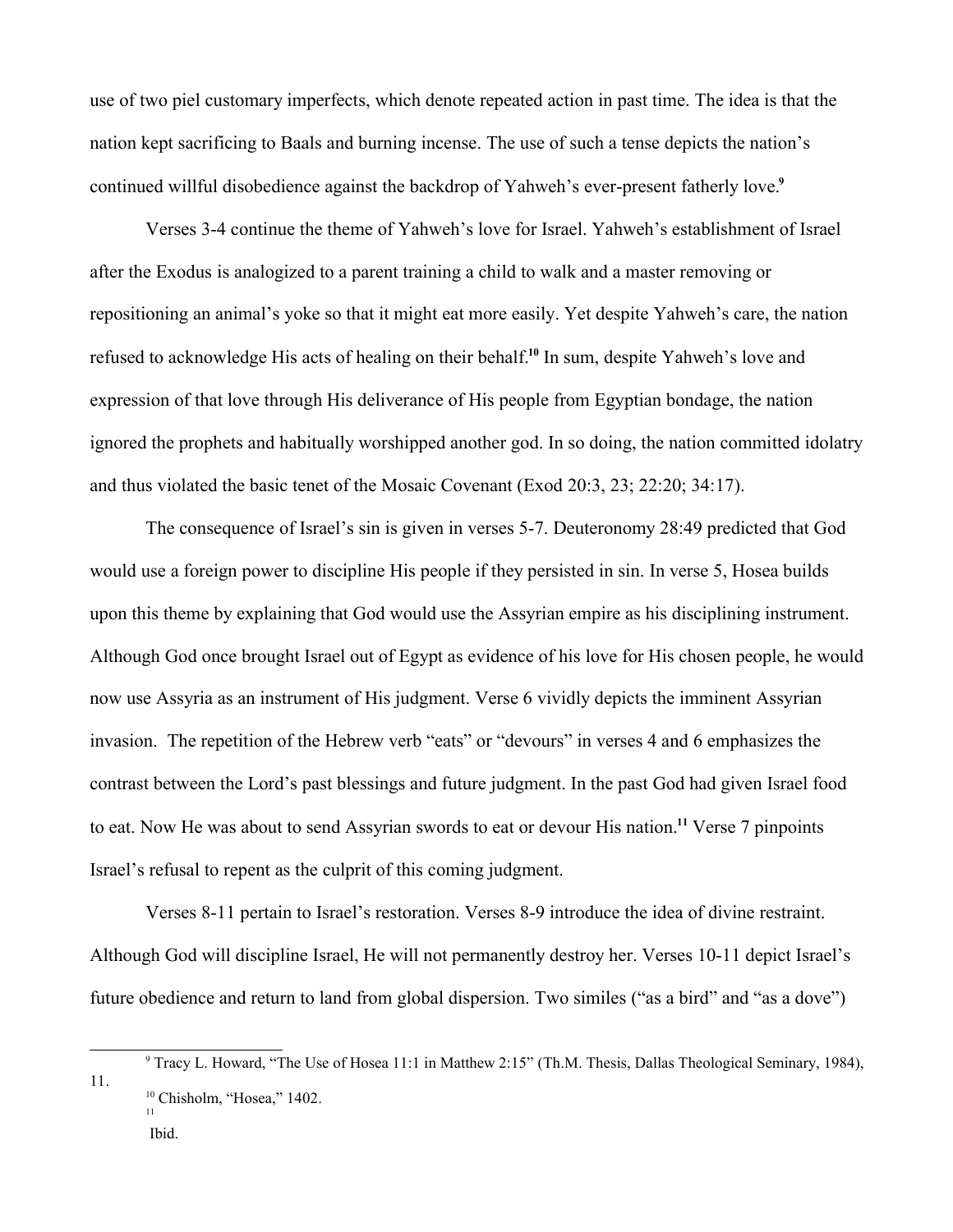are used to depict the speed by which this future return will occur.**<sup>12</sup>** Verse 11 indicates that the return will be from their former place of exile, Egypt, as well as their future place of exile, Assyria. Here Hosea is most probably using Egypt and Assyria figuratively to portray a "New Exodus." Unlike the former Exodus, which resulted in resulted in past national disobedience (Hos 11:1-4), the new Exodus will result in future national obedience (Hos 8-11).**<sup>13</sup>**

Understanding the overall context of Hosea 11 is important for two reasons. First, it helps place Hosea 11:1 in its proper context. An understanding of this over all context is important because, for reasons that will be explained later, Matthew is probably drawing from the over all context of chapter eleven when he cites Hosea 11:1 in Matthew 2:15. Second, a contextual and exegetical reading of Hosea 11 shows that the chapter concerns the history and future of Israel rather than the coming messiah. The individual Jewish messiah is not found in either in verse 1 or throughout the entirety of chapter 11.

### **Matthew 2:15**

# *Historical Background of Matthew 2:15*

Unlike John who expressly reveals the purpose of his gospel (John 20:31), Matthew's gospel furnishes no similar purpose statement. However, most would agree that Matthew selected, recorded, and arranged events from the life and ministry of Christ in order to demonstrate to His Jewish audience that Christ truly was the long awaited Davidic messiah spoken of in the Old Testament.**<sup>14</sup>** Toussaint best summarizes the twofold purpose of Matthew, which he sees as not only demonstrating to the Jews

<sup>12</sup>

William Rainey Harper, *A Critical and Exegetical Commentary on Amos and Hosea*, International Critical Commentary (Edinburgh: T. & T. Clark, 1905), 372.

<sup>&</sup>lt;sup>13</sup> Howard, "The Use of Hosea 11:1 in Matthew 2:15," 16-17.

David Hill, *The Gospel of Matthew*, New Century Bible Commentary, ed. Ronald E. Clements (Grand Rapids: Eerdmans, 1972), 43.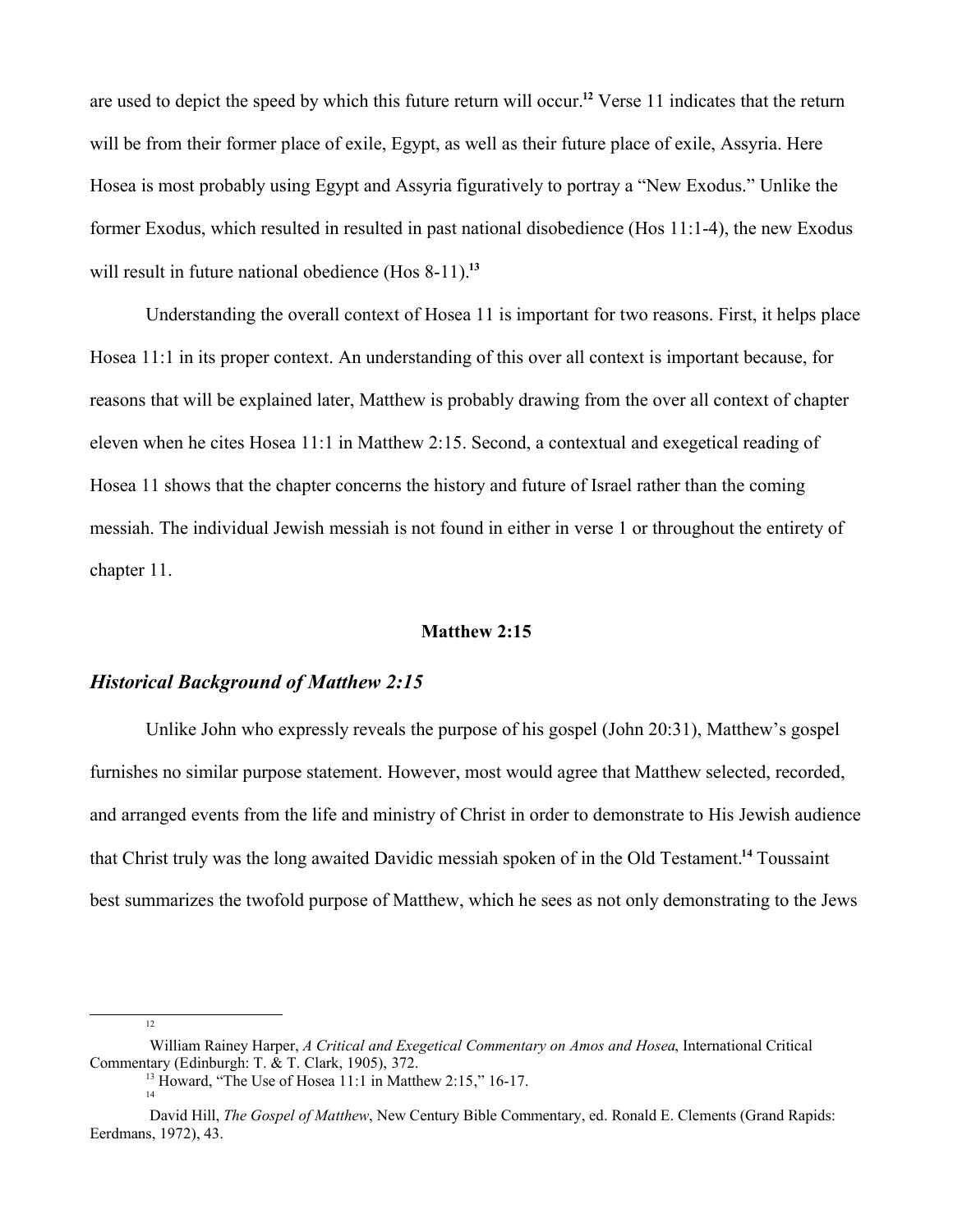that Christ is the Davidic king but also offering them an explanation as to why the kingdom did not materialize the way they expected if Christ truly was the Davidic king.**<sup>15</sup>**

Matthew 2:15 is found in the early part of the book, which focuses on the infancy narratives as well as Christ's early life and ministry. As we approach this section of the book, we see Matthew selecting and organizing his material so as to accomplish his first purpose of identifying Christ as the long awaited Davidic messiah. For example, Matthew assigns Christ a title linking Him to the Abrahamic and Davidic covenants (1:1). Matthew's presentation of Christ's genealogy also links Christ to these covenants (1:2-17). Matthew also uniquely identifies Christ by describing His miraculous birth  $(1:18-25)$ , baptism  $(3:1-17)$ , and endurance under temptation  $(4:1-11)$ .

## *Overview of Matthew 2*

15

Chapter 2 is included within the context of these early chapters. Chapter 2 describes both a positive and a negative reaction to Christ's messianic identity. The positive reaction involves the visitation of the Magi for the purpose of worshipping the newborn king (2:1-12). The negative reaction involves King Herod's desire to kill the Christ child in order to preserve His own throne (2:13-23). Matthew probably includes these polarized reactions in order to foreshadow both the increasing Jewish rejection and gentile acceptance of the messiah that will be featured throughout his gospel.

After God warned the Magi in a dream not to return to Herod, God issued a similar warning to Joseph. He was instructed to take his family and depart for Egypt. Perhaps this particular geographic refuge was selected because Egypt was relatively near and there were Jews already living in that region (Jer 43:7; 44:1; Acts 2:10; 6:9; 18:24). Thus, there were friends available in Egypt upon whom the royal family could call for help.**<sup>16</sup>** In the Old Testament, Egypt typically provided a refuge for the Jews

Stanley D. Toussaint, *Behold the King* (Portland: Multnomah Press, 1980), 18.

<sup>16</sup> William Hendriksen, *Exposition of the Gospel According to Matthew* (Grand Rapids: Baker, 1973), 177.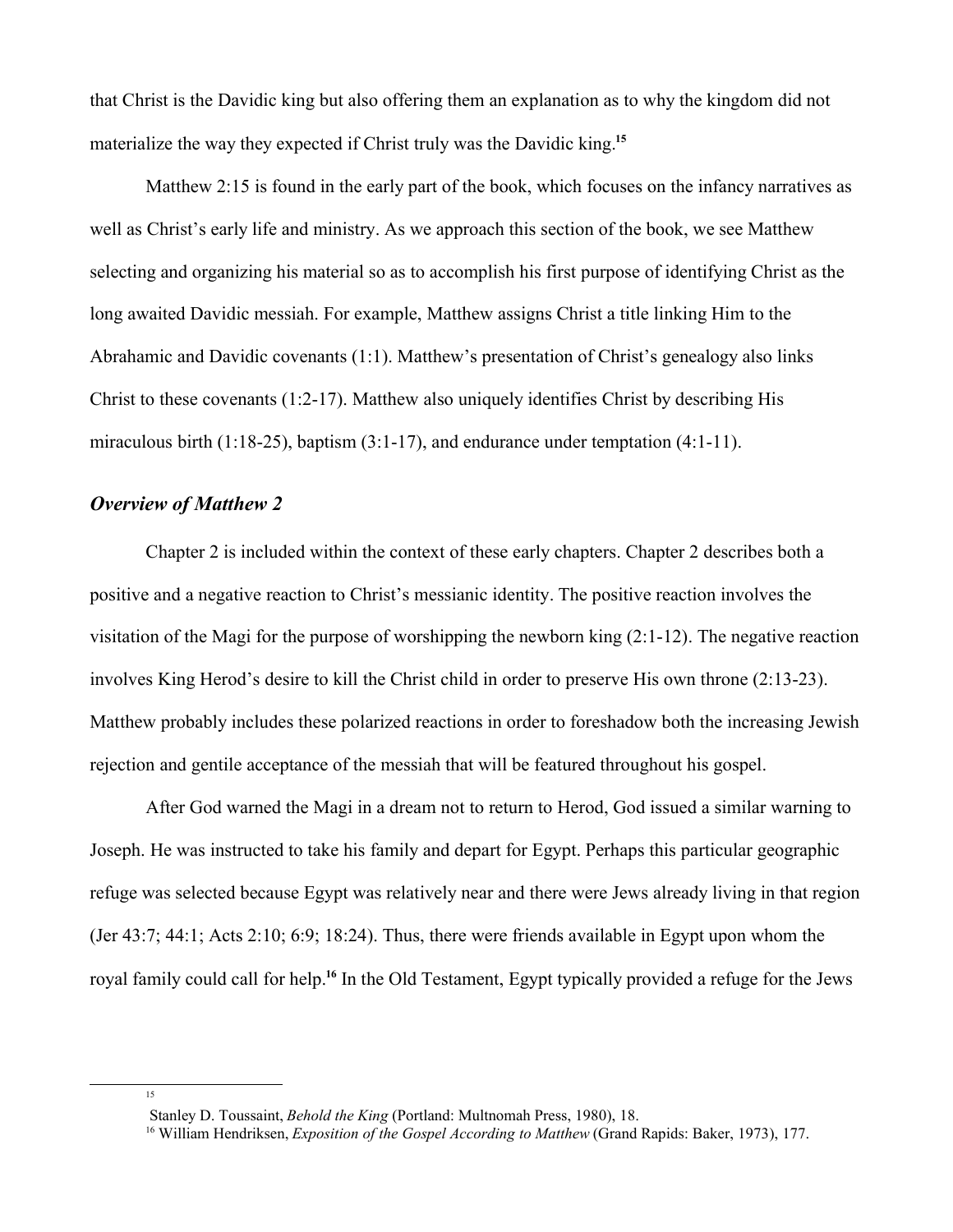(Gen 42-50; 1 Kgs 11:40; Jer 26:21-23; 43:7). Egypt also provided asylum for the Jews during the Maccabean struggle.**<sup>17</sup>**

Matthew is clear that Christ's departure into Egypt fulfilled prophecy. Matthew's use of  $w\alpha$  $\pi\lambda\eta\rho\omega\theta\eta$  while citing Hosea 11:1 indicates that Christ's departure into Egypt was in some sense the fulfillment of Hosea 11:1. It is also worth noting that Matthew's citation of Hosea 11:1 comes from the MT rather than the LXX. For reasons that will be explained later, Matthew probably quoted the MT because its wording better accommodated Matthew's theological purpose than the LXX.**<sup>18</sup>** While living in Egypt, the refugees received word that Herod had died and therefore Joseph moved his family up from Egypt to Nazareth (Matt 2:19-26).

In sum, although a plain reading of Hosea 11:1 indicates that the verse does not need fulfilling and is not even discussing the coming messiah, Matthew's use of this citation indicates that Christ's flight into Egypt fulfilled Hosea 11:1. In other words, although Matthew's use of the fulfillment formula was not an exegetical result of Hosea 11:1, it did connect Christ's flight into Egypt to Israel's Exodus experience. How and on what basis did Matthew expect to see the historical events surrounding the Exodus fulfilled in the infant life of Christ? Attempting to answer to this question will now be taken up in the subsequent sections of this paper.

# **INADEQUATE SOLUTIONS**

Evangelicals have proposed various solutions for explaining the use of Hosea 11:1 in Matthew 2:15.**<sup>19</sup>** While many of these options initially appear attractive, their flaws upon closer inspection

Hill, *The Gospel of Matthew*, 84; See also Josephus, *Ant* 12.9.7. 18

Ibid., 85.

<sup>&</sup>lt;sup>19</sup> This list was originally complied by Tracy L. Howard, "The Use of Hosea 11:1 in Matthew 2:15; An Alternative Solution," *Bibliotheca Sacra* 316 (October-December 1986): 316-20.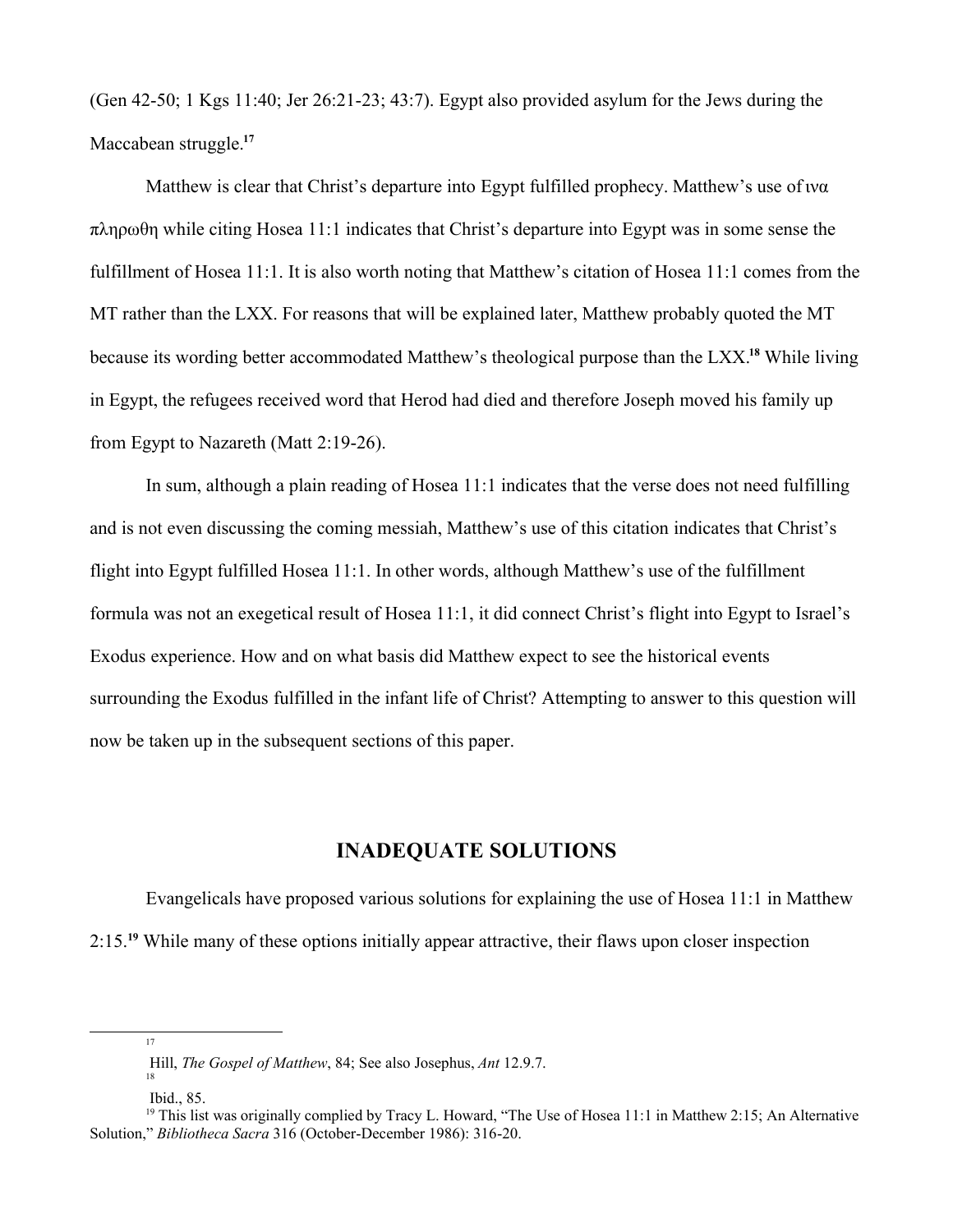ultimately outweigh their attractiveness. The options include predictive prophecy, *sensus plenior*, exposition in Judaism, and prefigurement typology.

# **Predictive Prophecy**

The predictive prophecy view maintains that Hosea 11:1 is actually predicting Christ's descent and return to Egypt in Matthew 2. Thus, Christ's sojourn into Egypt was a direct fulfillment of what the Lord had spoken through the prophet Hosea. In other words, a one to one correspondence exists in between Hosea 11:1 and Matthew 2:15. Therefore, Hosea 11:1 is solely a reference to Jesus and not a reference to Israel at all. Lenski**<sup>20</sup>** and Payne**<sup>21</sup>** are advocates of this position.

This view understands Matthew's fulfillment formula  $w\alpha \pi\lambda n\rho\omega\theta n$  as indicating a direct fulfillment of prophecy. This interpretation at first glance seems reasonable upon reading the initial sections of Matthew's Gospel. Prior to Matthew 2:15, Matthew uses this exact same fulfillment formula to show two direct fulfillments of Old Testament prophecy. The prediction of Isaiah 7:14 finds its direct fulfillment in the virgin birth of Christ according to Matthew 1:23.**<sup>22</sup>** The prediction regarding the birthplace of the messiah in Micah 5:2 finds its direct fulfillment in Matthew 2:5-6. Based upon the pattern of these prior precedents, it would seem that the use of the identical fulfillment formula in Matthew 2:15 would also suggest that Hosea 11:1 finds a direct fulfillment. Proponents of this position couple this interpretation of Matthew' fulfillment formula with the translation "I called" in Hosea 11:1 as "I will have called."**<sup>23</sup>** In other words, they take this verb as a future perfect.

 $20$ 

R. C. H. Lenski, *An Interpretation of St. Matthew's gospel* (Minneapolis: Augsburg Publishing House, 1964), 77- 79.

<sup>21</sup> J. Barton Payne, *The Theology of the Older Testament* (Grand Rapids: Zondervan, 1962), 269-70.

<sup>&</sup>lt;sup>22</sup> Although most non evangelical interpreters believe that this prophecy was fulfilled in Isaiah's day and many evangelical commentators believe that the prophecy finds a dual fulfillment in Isaiah's day and in the virgin birth of Christ, I believe the weight of the evidence demonstrates that the prophecy of Isaiah 7:14 finds a singular, direct fulfillment in the virgin birth of Christ. See Arnold Fruchtenbaum, *Messianic Christology* (Tustin, CA: Ariel Ministries, 1998), 32-37; Edward E. Hindson, *Isaiah's Immanuel: A Sign of His times or the Sign of the Ages?*, International Library Series, ed. Robert L. Reymond (Philipsburg, NJ: Presbyterian and Reformed Publishing Co., 1979).

Payne, *The Theology of the Older Testament*, 269.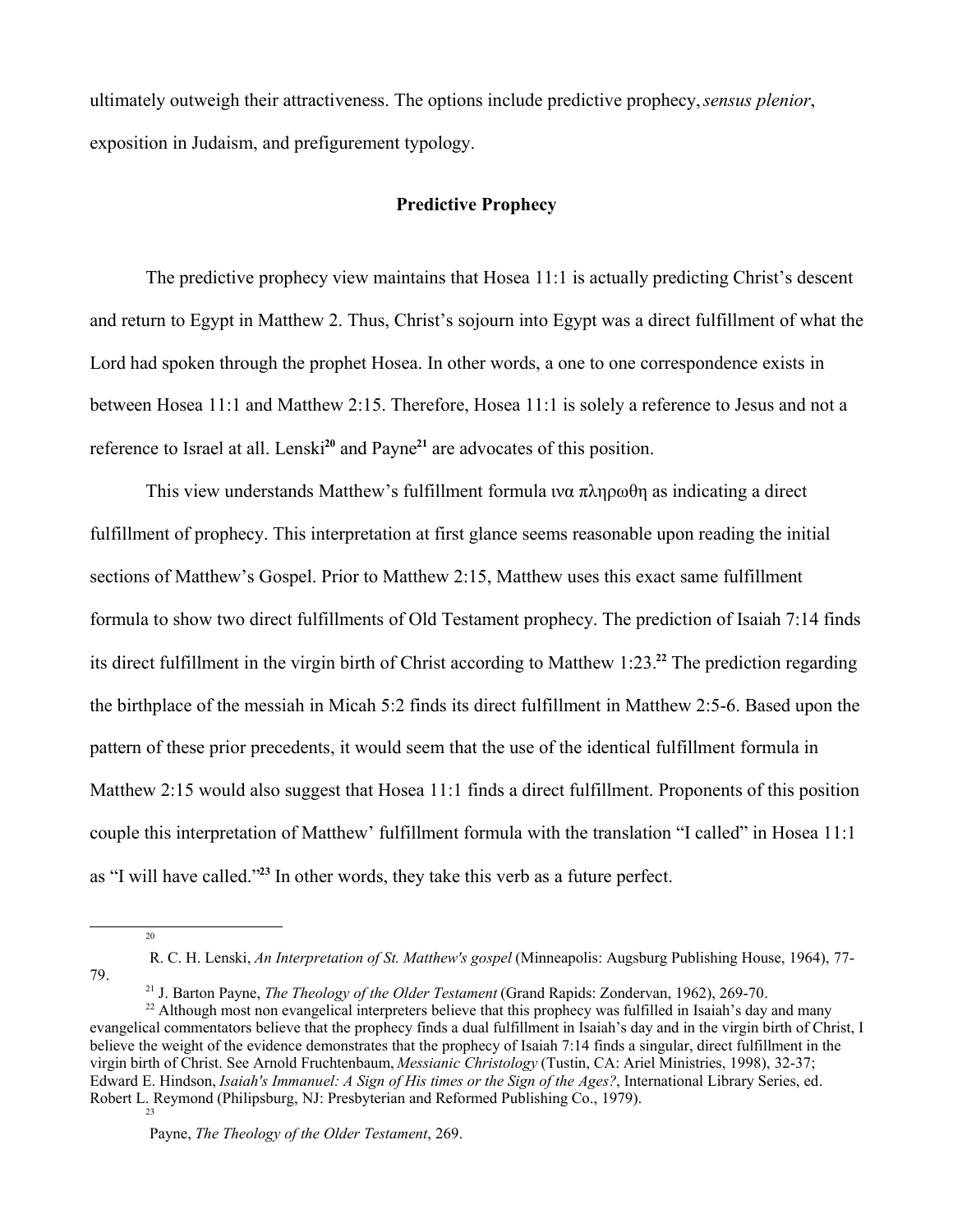Of all the options, however, this view is probably the most difficult to maintain. Its first problem revolves around the fact that it is built upon too narrow a definition of  $w\alpha \pi\lambda n\rho\omega\theta n$ . A broader definition of this phrase is evident from Matthew's other uses of it. The use of this phrase in the form of a fulfillment formula is used five times in Matthew's infancy narratives (Matt 1:22; 2:5, 15, 18, 23). As discussed above, a direct fulfillment of prophecy is in referred to in 1:22 and 2:15. However, in 2:17-18, which quotes Jeremiah 31:15, a direct fulfillment of prophecy is not alluded to. Dyer observes, "Is Jeremiah 31:15 even a remote prediction of death of babies in Jerusalem? If so, it's a prophecy that names the wrong city (Ramah versus Bethlehem), the wrong action (captivity versus death), and the wrong outcome (return from captivity versus no return from death)."**<sup>24</sup>**

Similarly, a direct fulfillment of prophecy is not alluded to in 2:23 which contains a quotation found nowhere in the Old Testament. This verse is simply summing up what the prophets said rather than directly quoting them. In this case, the prophets said, "that he should be called a Nazarene." In the first century, Nazarenes were despised people (John 1:45-46). Thus, Matthew is saying that the prophets predicted that the messiah would be a despised and rejected individual.**<sup>25</sup>** The fulfillment formula is also used an additional seven times throughout the rest of Matthew's gospel (Matt 4:14; 8:17; 12:17; 13:35; 21:4; 26:56; 27:9). Although it is true that  $w\alpha \pi \lambda \eta \rho \omega \theta \eta$  is used various times to refer to Old Testament citations directly fulfilled in the life of Christ (Matt 21:4), in other instances the Old Testament quotation is not a forward looking utterance but rather a reflection upon a fact of history (Matt 27:9).

In sum, it is impossible to argue that Matthew's use of the fulfillment formula always refers to the direct fulfillment of prophecy. Although the use of the formula demonstrates a direct fulfillment of prophecy in some contexts, a broader understanding of the formula is evident from Matthew's other uses of it. Thus, the mere existence of the fulfillment formula is insufficient to cause the interpreter to

Charles Dyer, "Biblical Meaning of 'Fulfillment'," in *Issues in Dispensationalism*, ed. Wesley R. Willis (Chicago: Moody, 1994), 57.

<sup>25</sup> Fruchtenbaum, *Messianic Christology*, 151-52.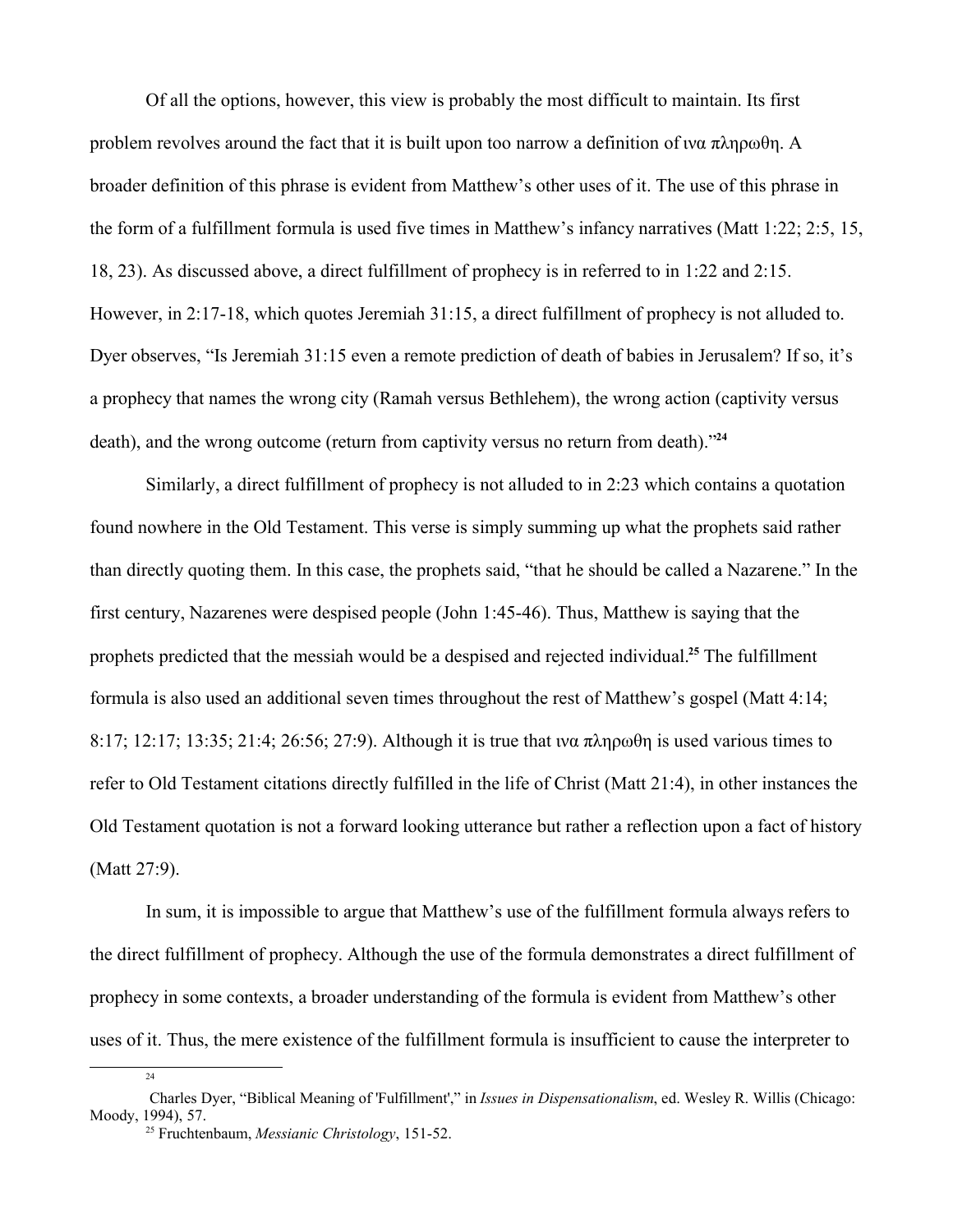automatically conclude a direct fulfillment of prophecy is at stake. Each use of the fulfillment formula in connection with an Old Testament citation must be examined on a case-by-case basis to properly determine meaning.

In addition, the Gospel of Matthew contains two instances where the verb  $\pi \lambda \eta \rho o \omega$  is used to indicate something other than a direct fulfillment of prophecy. In 3:15, Jesus says that He fulfilled all righteousness at His baptism. This hardly meets the definition of a prediction. In 5:17, Jesus says that he came to fulfill the law and the prophets rather than abolish them. This passage is not saying that the law and the prophets are predictions of future events. Rather, it is saying that Jesus is the true purpose and goal of the Old Testament.<sup>26</sup>  $\Pi\lambda$ n $\rho$ o $\omega$  is probably being used in a similar way in Matthew 2:15.<sup>27</sup>

Moreover, most of the attempts to define  $\pi \lambda \eta \rho o \omega$  demonstrate a level of meaning that includes and yet goes beyond the mere fulfillment of direct prophecy. For example, TDNT yields five definitions. These include the following: to fill something with content, to fulfill a demand or a claim, to fill up completely a specific measure, to complete, and to fulfill prophetic sayings.**<sup>28</sup>** Interestingly, Dyer observes that less that one third of the occurrences of in the New Testament fit the last category.**<sup>29</sup>** BDAG also yields several semantic domains for  $\pi \lambda \eta \rho o \omega$ . These include the following: to fill, completion of a time period, finishing something, to complete a number, and fulfillment of a prophetic utterance.<sup>30</sup> Cremer notes that  $\pi \lambda n \infty$  can convey the nuance "to complete" or "to establish" without

Interestingly, regarding the use of the word  $\pi\lambda$ npo $\omega$  in Matthew 2:15, Toussaint points out that Matthew emphasized that the word spoken through the prophets *might* be fulfilled. See Stanley D. Toussaint, "The Argument of Matthew" (Ph.D. diss., Dallas Theological Seminary, 1957), 60.

28 *TDNT* (Grand Rapids: Eerdmans, 1968), 6:290-98. 29 Dyer, "Biblical Meaning of 'Fulfillment'," 53. 30

 $BDAG$ , s.v. " $\pi\lambda n \rho o \omega$ ," 827-29.

<sup>26</sup> Dan McCartney and Peter Enns, "Matthew and Hosea: A Response to John Sailhammer," *Westminster Theological Journal* 63 (2001): 103-104. 27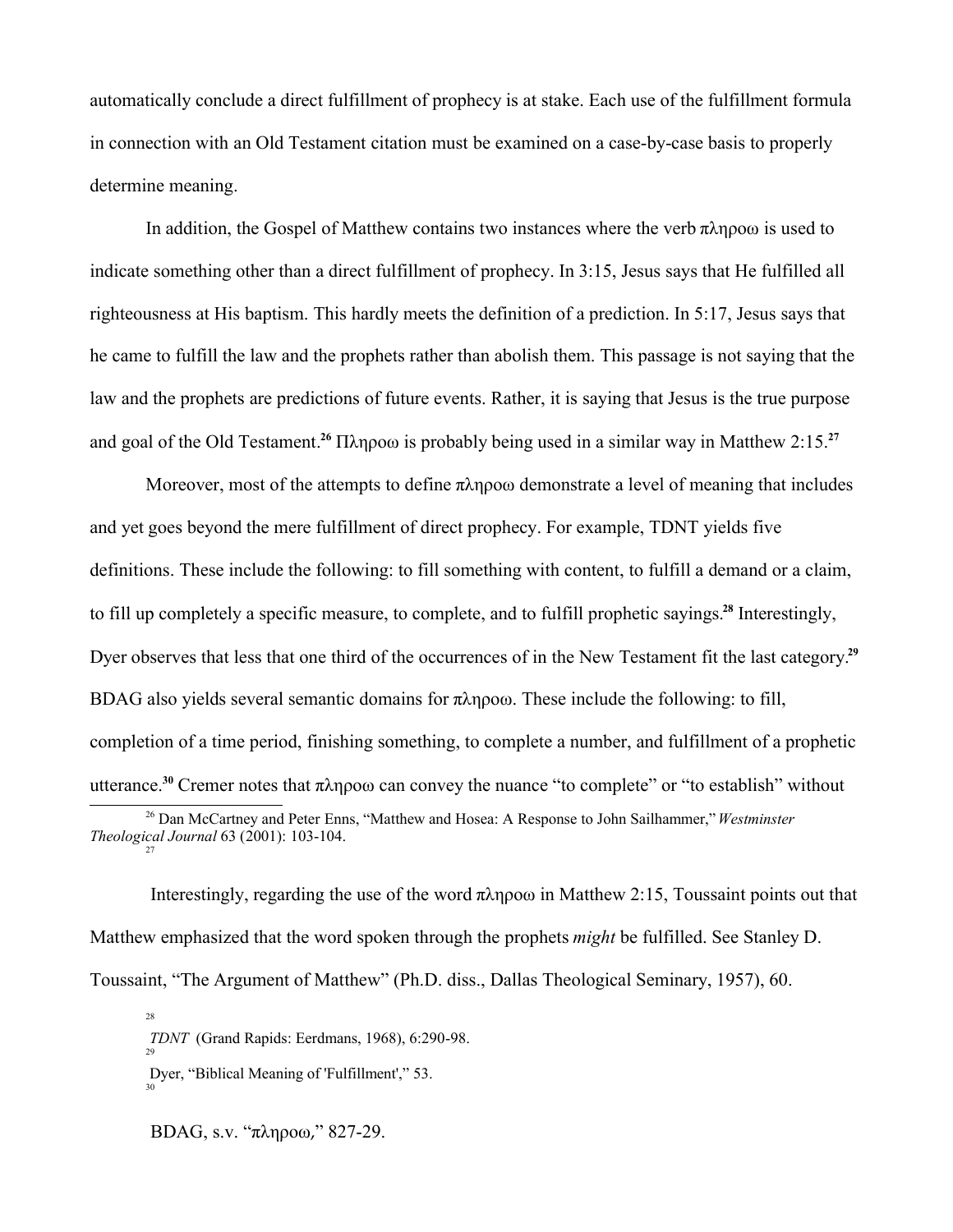any reference to predictive fulfillment.<sup>31</sup> This broad range of meanings for  $\pi \lambda \eta \rho o \omega$  prevents the interpreter from automatically concluding that a direct fulfillment of prophecy is at stake when the verb is used.

In addition to a reliance on an overly rigid definition of the phrase wa  $\pi\lambda\eta\rho\omega\theta\eta$ , the prediction view also suffers because to take the verb "I called" in Hosea 11:1 as a future perfect is tenuous contextually. On the one hand, the previous verb "I loved" is a definite past preterite that looks back to Israel's Exodus experience. On the other hand, verse 2 is also a past reference because it deals with the nation's rejection of the Yahweh in order to follow Baal.**<sup>32</sup>** Because the context looks backward it is inappropriate to categorize the verb "I called" as a future perfect. In sum, to treat Hosea 11:1 as a futuristic prediction of the coming messiah is to wrench from the verse what is not there. Hosea 11:1 merely has in view Israel's historical Exodus under Moses.

### **Sensus Plenior**

Interestingly, the concept of *sensus plenior* originated from the pens of Roman Catholic theologians.**<sup>33</sup>** However, evangelicals began studying and incorporating the concept when wrestling with how the New Testament uses the Old.<sup>34</sup> *Sensus plenior* relies heavily upon the concept of dual authorship. Roman Catholic scholar Raymond Brown defines *sensus plenior* as follows: "The *sensus plenior* is that additional, deeper meaning intended by God but not clearly intended by the human author, which is seen to exist in the words of a biblical text (or group of texts, or even a whole book) 31

 Herman Cremer, *Biblico-Theologico Lexicon of the New Testament* (Edinburgh: T. & T. Clark, 1895), s. v. " $\pi \lambda \eta \rho \omega$ ," 500.

<sup>32</sup> Howard, "The Use of Hosea 11:1 in Matthew 2:15; An Alternative Solution," 316. 33

 Robert L. Thomas, *Evangelical Hermeneutics: The New Versus the Old* (Grand Rapids: Kregel, 2002), 361; Bernard Ramm, *Protestant Biblical Interpretation* (Grand Rapids: Baker, 1970), 40-42. 34

Howard, "The Use of Hosea 11:1 in Matthew 2:15; An Alternative Solution," 316. In note 14, Howard cites numerous Catholic theologians who first embraced *sensus plenior*. In note 15, he cites numerous evangelicals who have incorporated various aspects of *sensus plenior*.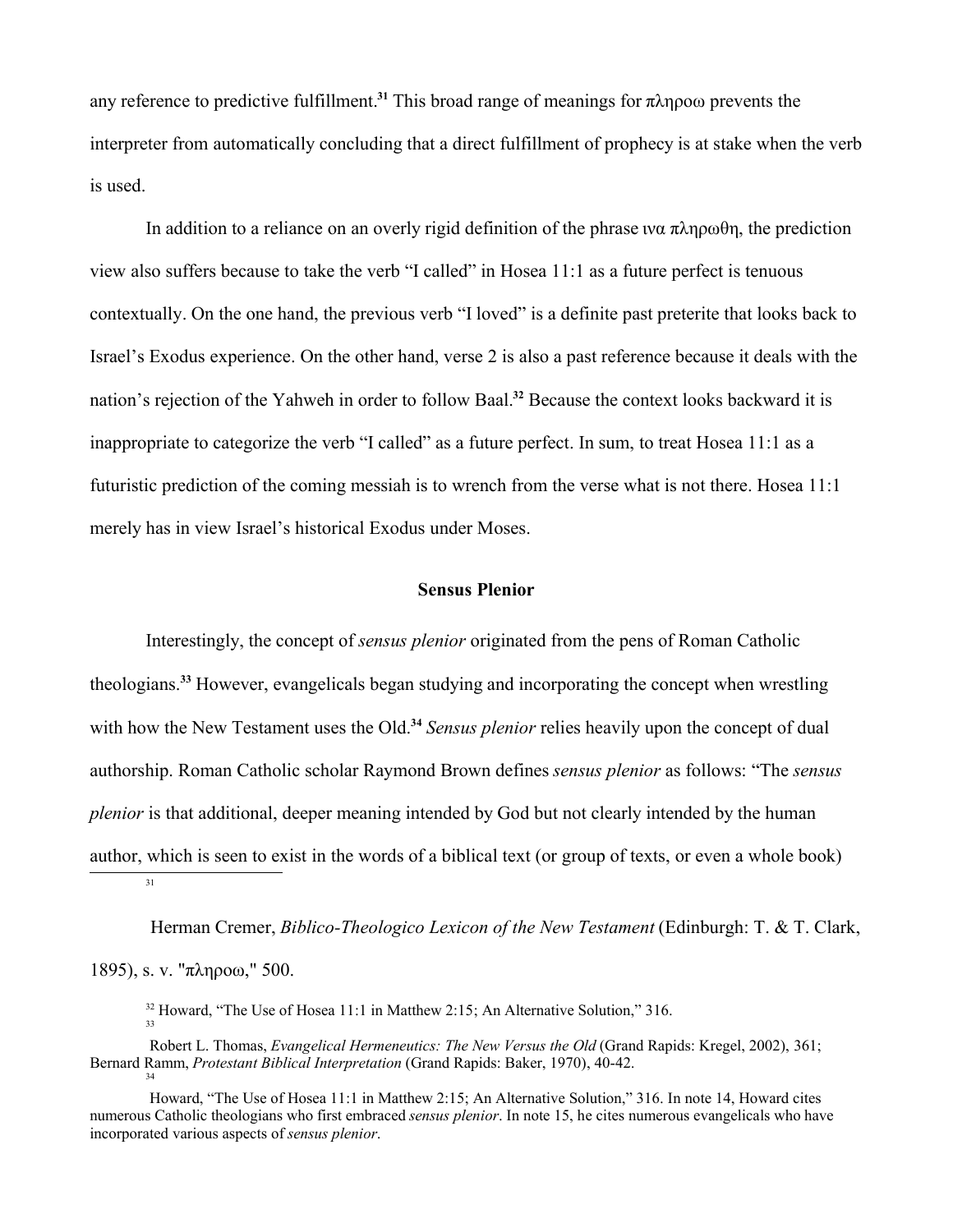when they are studied in light of further revelation or development in the understanding of revelation."**<sup>35</sup>** Bock communicates a similarly definition of *sensus plenior*: The "Human author did not always fully understand or comprehend the prophetic reference, while God intended the full reference."**<sup>36</sup>** Payne captures the essence of the view when he notes, "Our primary task is to understand God's intention, not fundamentally the human author's."**<sup>37</sup>**

According to the *sensus plenior* view, God as the divine author behind Hosea's message knew more than Hosea and intended more than what Hosea recorded. Consequently, although Hosea may not have known of a messianic fulfillment, God intended one. The evidence that the divine author intended a messianic component in Hosea 11:1 is found in the way Matthew 2:15 applies Hosea 11:1 to Christ. Thus, this view allows Hosea 11:1 to be messianic in nature without finding a messianic prediction in the verse via the literal, grammatical, historical hermeneutical method.**<sup>38</sup>**

LaSor advocates *sensus plenior* as a solution for resolving the Hosea 11:1 and Matthew 2:15 problem. He writes:

When he delivered the Israelites from Egypt, he was delivering all of his people from bondage—in a literal sense, for if Israel had not been delivered from Egypt, there would have been no Israel; and in a fuller sense, for if there had been no Israel, there would have been no Davidic king, no prophets, no Scriptures, no messiah, and no redemptive fulfillment. It was therefore true, in this fuller sense, that God did call his own out of Egypt.**<sup>39</sup>**

Elsewhere LaSor writes, "He [Hosea] was inspired by God's spirit…and the spirit led him to express his words in a form that was capable of a fuller meaning. The fullness of that prophetic word was seen by Matthew, and he found fulfillment in Christ."**<sup>40</sup>** According to LaSor, although Hosea may

35

36

 Philip B. Payne, "The Fallacy of Equating Meaning with the Human Author's Intention," *Journal of the Evangelical Theological Society* 20, no. 3 (September 1977): 252.

<sup>38</sup> William S. LaSor, "Prophecy, Inspiration, and *Sensus Plenior*," *Tyndale Bulletin* 29, no. 49-60 (1978): 55. 39

Raymond E. Brown, *The Sensus Plenior of Sacred Scripture* (Baltimore: St. Mary's University, 1955), 92.

Darrell Bock, "Evangelicals and the Use of the Old in the New, part 1," *Bibliotheca Sacra* 142 (July-September 1985): 213. 37

William S. LaSor, "The *Sensus Plenior* and Biblical Interpretation," in *Scripture, Tradition, and Interpretation*, ed. W. Ward Gasque and William S. LaSor (Grand Rapids: Eerdmans, 1978), 275.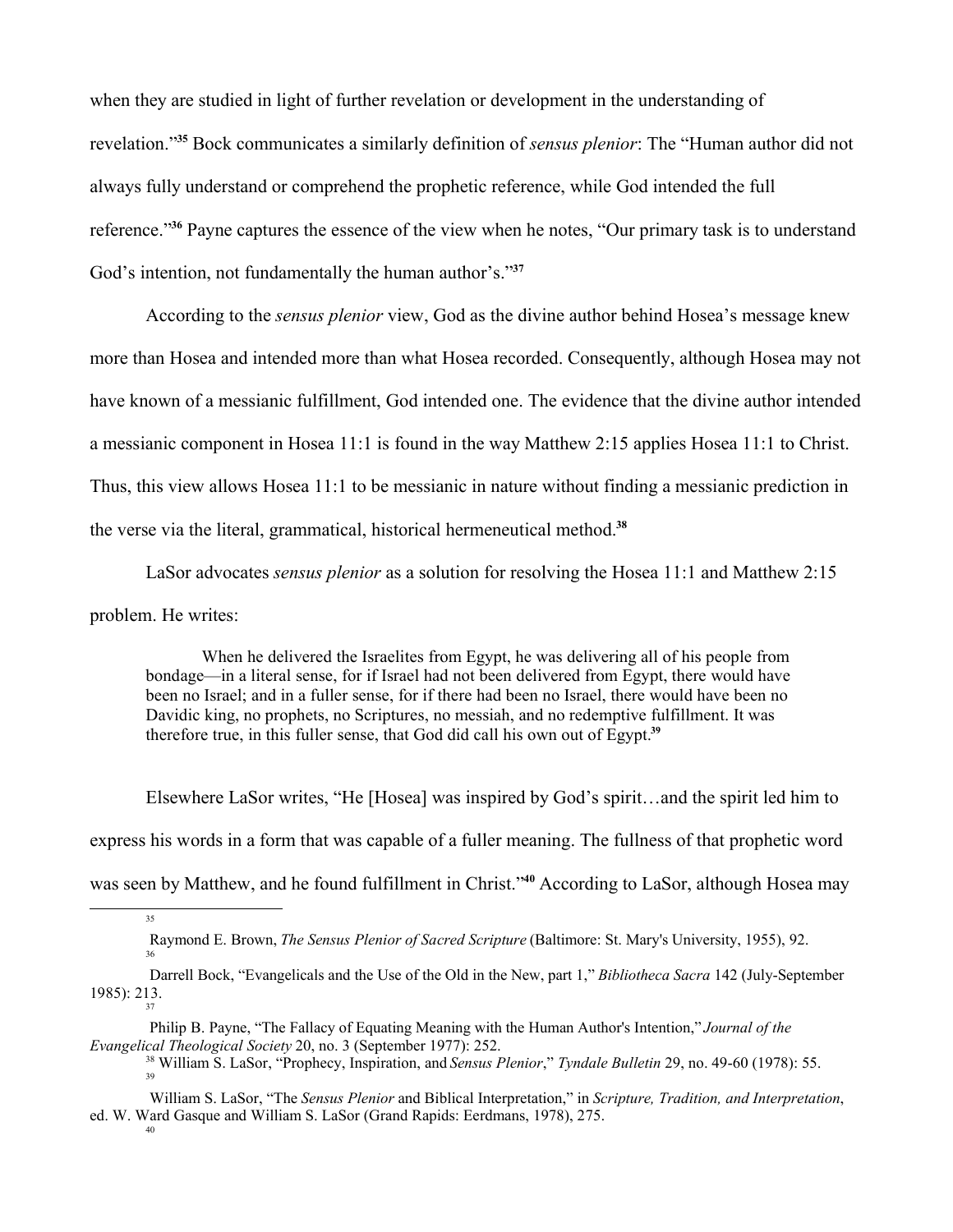not have known how God's plan would eventually work out, his words were capable of being fulfilled in Christ.**<sup>41</sup>** LaSor also seems to advocate *sensus plenior* in the Matthean fulfillment texts because of the use of  $\pi \lambda \eta \rho o \omega$ .<sup>42</sup>

However, understanding Matthew's use of Hosea 11:1 on the basis of *sensus plenior* has been criticized on a number of grounds. First, if God is furnishing meanings unknown to the human author, how would an interpreter ever understand all of the divine implications given in a text other than the written expression? Thus, embracing *sensus plenior* moves the interpreter from the realm of objectivity into subjectivism.**<sup>43</sup>** Kaiser observes, "When extrinsic implications are read into the biblical text, with a note of divine authentication, then we have introduced an uncontrollable element of subjectivity if not indeed eisegesis."**<sup>44</sup>**

 Howard advances the following three-pronged approach in order to establish control and objectivity with a *sensus plenior* interpretation: the fuller sense must be given by further revelation, the human author must at least be vaguely aware of the fuller sense, and the fuller sense would have to be grounded in a literal, grammatical, historical reading of the Old Testament text. Howard goes on to observe that these criteria are not met regarding a *sensus plenior* interpretation of Hosea 11:1 in Matthew 2:15. The second and third criteria are not met because it is difficult to establish that Hosea included any messianic ideas in his discussion of Israel's historical Exodus.**<sup>45</sup>** Even LaSor seems to acknowledge that these latter criteria are not met regarding Isaiah 7:14 and Hosea 11:1 when he says, "In neither case is there any indication that the author had some distant future event in mind, hence it is

LaSor, "Prophecy, Inspiration, and *Sensus Plenior*," 58. 41

Ibid. 42

LaSor, "The *Sensus Plenior* and Biblical Interpretation," 271.

<sup>&</sup>lt;sup>43</sup> Tracy L. Howard, "The Author's Intention as a Crucial Factor in Interpreting Scripture: An Introduction," *Baptist Reformation Review* 10 (1981): 22-27. 44

Walter C. Kaiser, *A Response to 'Author's Intention' and Biblical Interpretation' by Elliot E. Johnson* (a paper presented at the International Council on Biblical Inerrancy, Chicago, November 1982, 1982), 1; quoted in Howard, "The Use of Hosea 11:1 in Matthew 2:15; An Alternative Solution," 317. 45

Howard, "The Use of Hosea 11:1 in Matthew 2:15; An Alternative Solution," 317.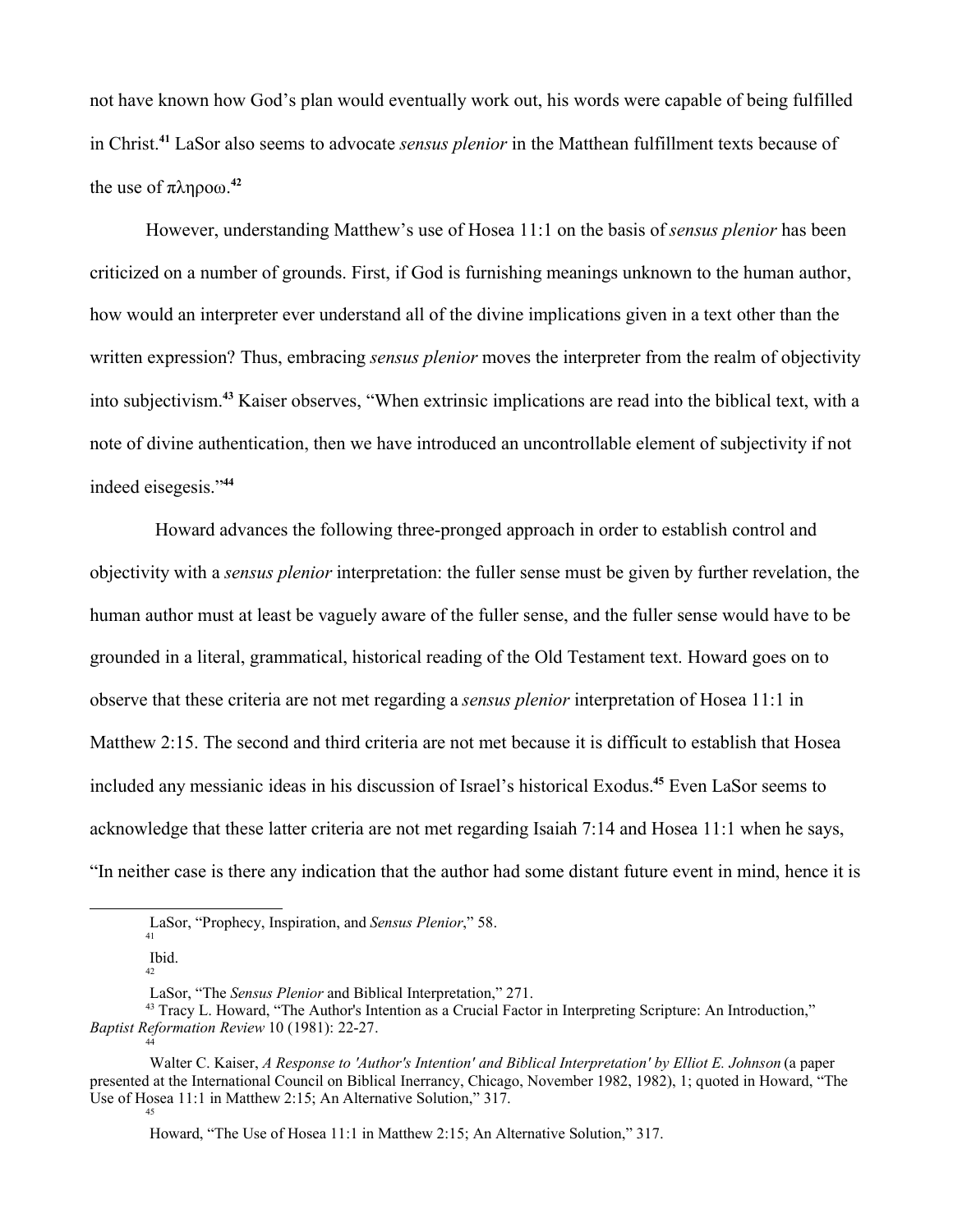most difficult to conclude that the author's were speaking of Jesus Christ or even an unnamed messiah…Yet both of these passages are cited as fulfilled in Jesus Christ."**<sup>46</sup>**

Second, the use of  $\pi \lambda \eta \rho \circ \omega$  in the Matthean fulfillment texts does not advocate a *sensus plenior* understanding. As already discussed under the prediction view,  $\pi \lambda \eta \rho o \omega$  does not have to mean the fulfillment of predictive prophecy or a fuller sense because of the broad semantic range of the word.<sup>47</sup> Third, some have criticized sensus plenior on the grounds that it misrepresents the process of inspiration. The principle of *sensus plenior* makes the human author a secondary element in the process as God supplies to the reader additional readings not intended in the original context. This suggests a process of inspiration closely resembling mechanical dictation.<sup>48</sup>

Fourth, although a minority view, it is possible that the fuller sense revolves around the issue of timing rather than subject matter. Kaiser rejects interpreting the various texts, which are typically relied upon to prove dual authorship in Scripture, as teaching that the initial speaker or writer did not understand his utterance. After dealing with these passages in detail, he concludes that the only thing that the Old Testament writer did not understand was the time of the fulfillment of his prophecy.

Regarding Daniel 8:27, Kaiser says, "So clear was Daniel's understanding of the meaning of his prophecy and so dramatic was its effect on him that he 'was overcome and lay sick for some days.'"<sup>49</sup> When commenting upon Daniel 12:6-9, Kaiser says, "the fact that these words of the angel were to be 'closed up and sealed until the time of the end' was no more a sign that these events were to remain *unexplained* until the end time than was the equivalent expression used in Isaiah 8:16, 'Bind up the testimony, seal the law.'"<sup>50</sup> Finally, in interpreting 1 Peter 1:10-12, Kaiser notes that the Old Testament

46

LaSor, "The *Sensus Plenior* and Biblical Interpretation," 271.

Howard, "The Use of Hosea 11:1 in Matthew 2:15; An Alternative Solution," 317. <sup>48</sup> Ibid., 316. 49

Walter C. Kaiser, "The Single Intent of Scripture," in *Evangelical Roots: A Tribute to Wilbur Smith*, ed. Kenneth S. Kantzer (Nashville: Thomas Nelson, 1978), 127. 50

Ibid.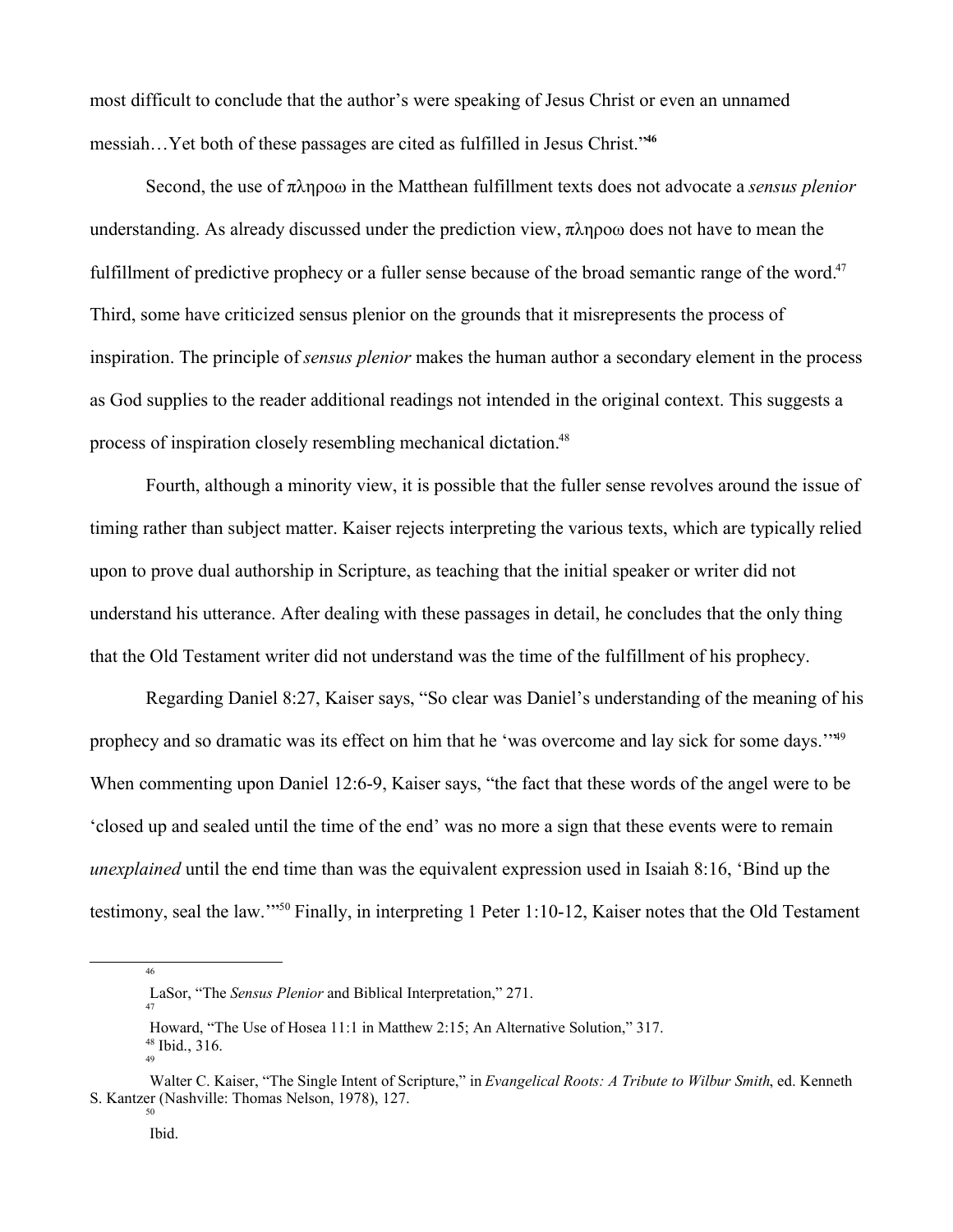prophets understood the following five topics: the Messiah, His sufferings, His glory, the sequence of events (His suffering was followed by His glorification), and that the salvation announced in those pre-Christian days was not limited to the prophets audience, but it also included the readers of Peter's day. Thus, Kaiser concludes that the prophets' search was not for the meaning of what they wrote but rather simply the timing of the subject matter.<sup>51</sup> Thus, a sensus plenior understanding of Hosea 11:1 and Matthew 2:15 is weakened to the extent that Kaiser's understanding of dual authorship is correct.

### **Exposition in Judaism**

Some attempt to explain Matthew's use of Hosea 11:1 by arguing that Matthew used the same hermeneutical methodology employed in first century Judaism. One such methodology is known as Midrash. Longenecker offers the following definition:

 Midrashic interpretation, in effect, ostensibly takes its point of departure from the biblical text itself (though psychologically it may be motivated by other factors) and seeks to explicate the hidden meanings contained therein by means of agreed upon hermeneutical rules in order to contemporize the revelation of God for the people of God. It may be briefly characterized by the maxim, "that has relevance to this"; i.e., what is written in Scripture has relevance to our present situation.<sup>52</sup>

Bloch says Midrash "designates an edifying and explanatory genre closely tied to Scripture, in which the role of amplification is real but secondary and always remains subordinate to the primary religious end, which is to show the full import of the work of God, the Word of God."<sup>53</sup>

Ibid., 125-26. For a fair assessment of Kaiser's position regarding dual authorship see Elliott E. Johnson, *Expository Hermeneutics: An Introduction* (Grand Rapids: Academie Books, 1990), 52, 184.

<sup>52</sup> Richard N. Longenecker, *Biblical Exegesis in the Apostolic Period* (Grand Rapids: Eerdmans, 1975), 37. 53

Renee Bloch, "Midrash," in *Approaches to Ancient Judaism*, ed. trans. Mary Howard Callaway (Missoula, MO: 1978), 29.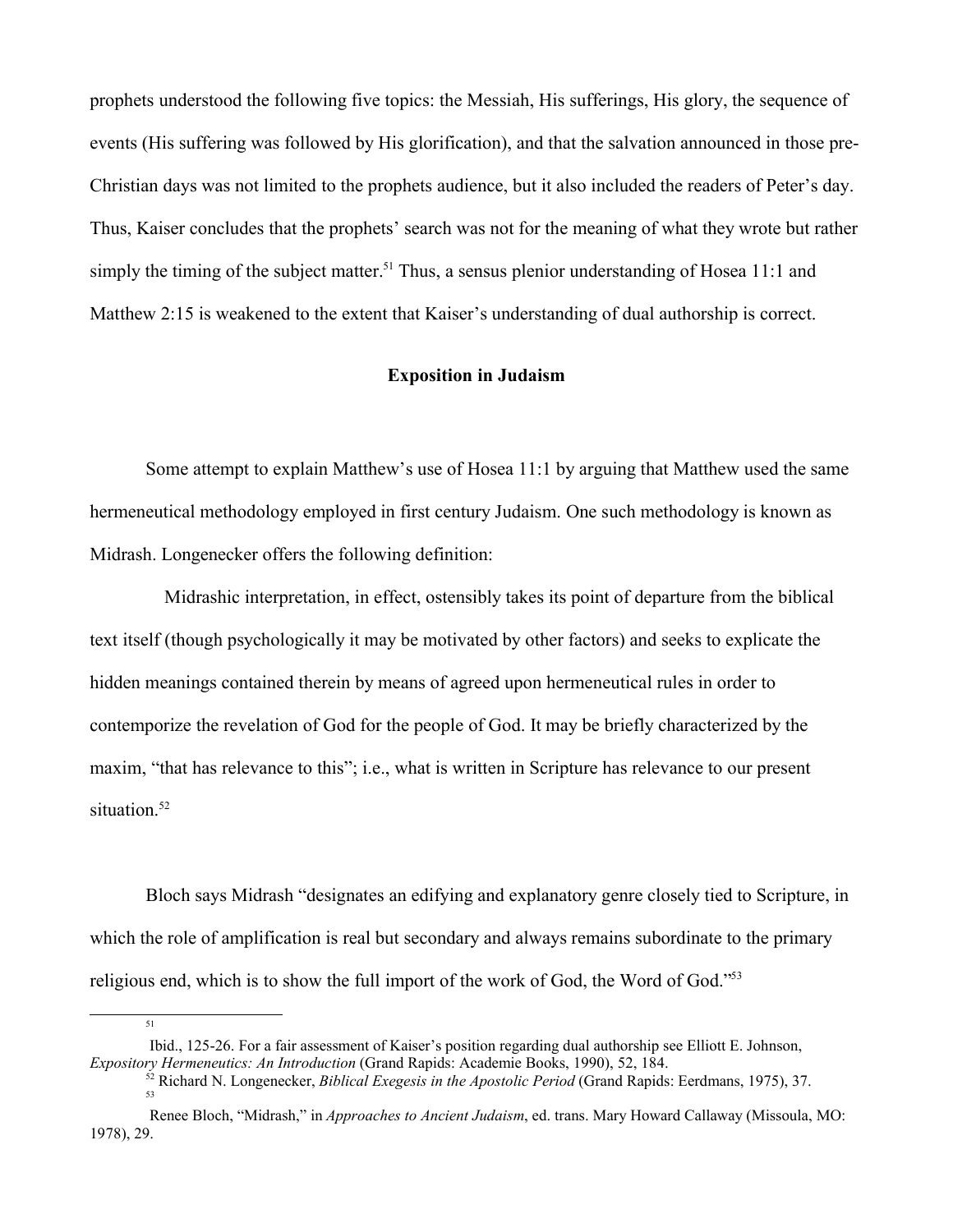However, not all scholars are comfortable with the notion that Matthew is using Midrash. For example, there appear to be some differences between Matthean quotations and contemporary Midrash. Prabhu observes that Midrash is "literature about literature" which comments upon a biblical text.<sup>54</sup> France notes how this description of Midrash contrasts with the Gospels when he says: "Nowhere in the Gospels…do we find a sustained commentary on a given biblical passage."<sup>55</sup> Furthermore, in Midrash, the words of the prophecy are primary and serve as the foundation on which the Midrash interpretation depends. It took as its basis texts that it wished to make more intelligible. However, in Mathew, the words of the prophecy seem to be secondary and only point to Matthew's words. Matthew added citations to an already existing narrative. Thus, Matthew's infancy narratives were not composed for the purpose of making Old Testament citations more intelligible but rather to make Jesus more intelligible.<sup>56</sup> Cunningham and Bock similarly observe that a composition can be labeled Midrash only when the new work exists for the sake of the older text and the reader's attention is focused on the prior text.<sup>57</sup>

Another hermeneutical methodology employed in first century Judaism is known as Pesher. This methodology attempts to explain texts by including a written running commentary in the document.<sup>58</sup> Pesher refers to exposition of texts that views them as eschatological fulfillments in the current era.<sup>59</sup> The Qumran community believed that it was living in the last days and thus interpreted Scripture in light of first century events. Some believe that Matthew also employed Pesher because he interpreted the Old Testament in light of first century events and continually made use of the

54

59

David Noel Freedman, ed., *Anchor Bible Dictionary*, 6 vols. (New York: Doubleday, 1992), 5:244.

George Soares-Prabhu, *The Formula Quotations in the Infancy Narrative of Matthew: An Inquiry into the Tradition History of Mt 1-2*, Analecta Biblica (Rome: Biblical Institute Press, 1976), 15. 55

R. T. France, "The Formula Quotations of Matthew 2 and the Problem of Communication," *New Testament Studies* 27 (January 1981): 235.

<sup>56</sup> Raymond E. Brown, *The Birth of the Messiah* (Garden City, NY: Doubleday, 1977), 560-61. 57

Scott Cunningham and Darrell Bock, "Is Matthew Midrash?," *Bibliotheca Sacra* (April-June 1987): 169. 58

Darrell Bock, "Use of the Old Testament in the New," in *Foundations for Biblical Interpretation* (Nashville: Broadman & Holman, 1994), 101.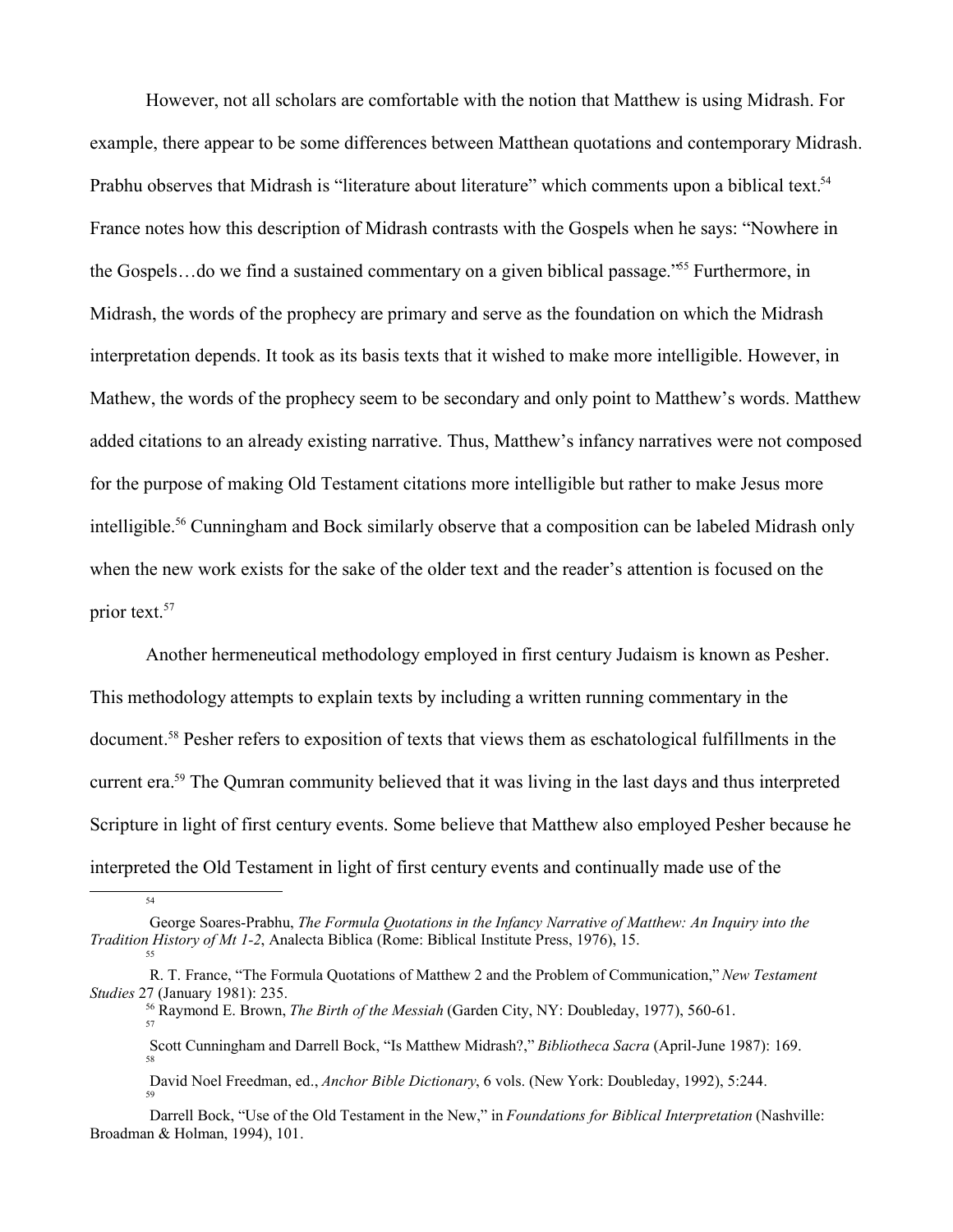fulfillment formula. However, others are less comfortable with the notion that Matthew used Pesher because the formula of fulfillment found in the New Testament has no equivalent in the Qumran literature.<sup>60</sup> Also, Pesher interpretation has a tendency to disregard the context of the Old Testament citation.<sup>61</sup>

Stendahl combines these categories in arguing that Matthew employed a hermeneutical procedure known as Midrash-Pesher. Stendahl maintains that Matthew's use of Hosea 11:1 resembles the Midrash-Pesher exegetical technique employed in the Qumran commentary on Habakkuk (1QpH5).<sup>62</sup> Longenecker has also adopted Stendahl's Midrash-Pesher approach.<sup>63</sup> Midrash-Pesher has the two elements. First, each major section of the Dead Sea Scrolls Habakkuk commentary begins with a similar formal Hebrew introduction meaning "its prophetic interpretation" or "the interpretation of the prophetic word," which means  $\sigma$  ( $\sigma$  $\sigma$  $\sigma$ ) in Greek. Second, this formal feature is coupled with an eschatological perspective found in the Qumran community.<sup>64</sup> This eschatological perspective weaves together the following ideas: God revealed mysteries to the prophets particularly with regard to the time when the divine purposes would be fulfilled, these meanings could not be understood until its meaning was imparted to the Teacher of Righteousness, the mysteries hidden in the biblical books pertained to the history of their community, all the works of the prophets had reference to the end and the time of the end was at hand, the interpretation of these mysteries was revealed to the Teacher of Righteousness and the selected interpreters that followed him, the disciples of the Teacher of Righteousness were taught the principles of instruction which sometimes included the deliberate manipulation of the text to suit the new context better.<sup>65</sup>

65

64

Joseph Fitzmyer, "The Use of Explicit Old Testament Quotations in Qumran Literature and in the New Testament," *New Testament Studies* 7 (1961): 303, 331. 61

Ibid., 297-333.

<sup>62</sup> Krister Stendahl, *The School of St. Matthew and its Use of the Old Testament* (Lund: G. W. K. Gleerup, 1954), 35. 63

Longenecker, *Biblical Exegesis in the Apostolic Period*, 144-45.

Howard, "The Use of Hosea 11:1 in Matthew 2:15," 47-48.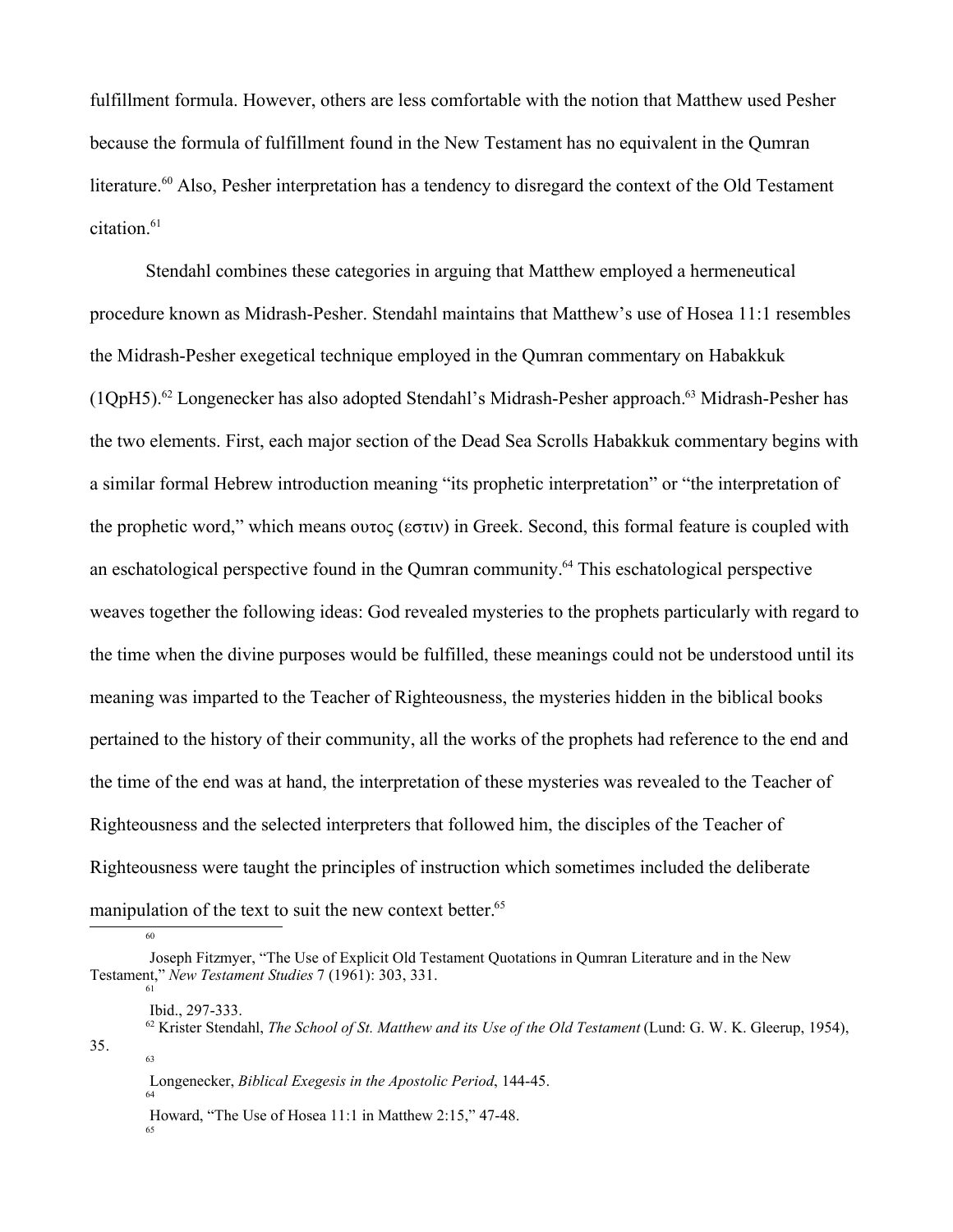However, there seem to be some differences between the exegetical method practiced by Matthew and that of Midrash-Pesher. First, the formal features are dissimilar between the Qumran commentary on Habakkuk and Matthew. The formal quotations in Matthew follow the fulfillment formula wa  $\pi \lambda \eta \rho \omega \theta$ . Fitzmyer points out that this type of introductory formula is absent from the Qumran texts.<sup>66</sup> Fitzmyer observes, "The famous formulae of fulfillment or realization which are frequently found in the New Testament have practically speaking no equivalent in the Qumran literature."<sup>67</sup>

Second, because the Qumran community saw itself as being in the last days to which all prophecy pointed, the community had a tendency of disregarding the original context when exegeting prophetic passages.<sup>68</sup> Such strained exegesis can be observed in the community's attempt to equate the Chaldeans in the Dead Sea Scrolls with Kittim or the Romans.<sup>69</sup> After researching 42 explicit quotations, Fitzmyer finds only seven quotations where the community considered the original context. The rest were modernized (11), accommodated (12), and applied in the new eschaton (10).<sup>70</sup>

Third, there also seem to be a difference between Matthew's method of recording a story about Jesus by using Old Testament citations to demonstrate its fulfillment and the Pesher technique, which is a line-by-line analysis of the Old Testament.<sup>71</sup> Moreover, in Matthew, the Old Testament citation is subservient to the event. Matthew makes his point about Christ and then employs the Old Testament quotation to strengthen his case. Matthew's methodology attempts to explain the life of Christ rather

68

70

 Fitzmyer, "The Use of Explicit Old Testament Quotations in Qumran Literature and in the New Testament," 305- 333. 71

F. F. Bruce, *Biblical Exegesis in the Qumran Texts* (Grand Rapids: Eerdmans, 1960), 9; Fitzmyer, "The Use of Explicit Old Testament Quotations in Qumran Literature and in the New Testament," 331. 66

Fitzmyer, "The Use of Explicit Old Testament Quotations in Qumran Literature and in the New Testament," 303, 331. <sup>67</sup> Ibid., 303.

Howard, "The Use of Hosea 11:1 in Matthew 2:15; An Alternative Solution," 318-19. 69

Horan, *Pesharim: Qumran Interpretation of Biblical Books*, 8, 26.

Brown, *The Birth of the Messiah*, 102, n. 13.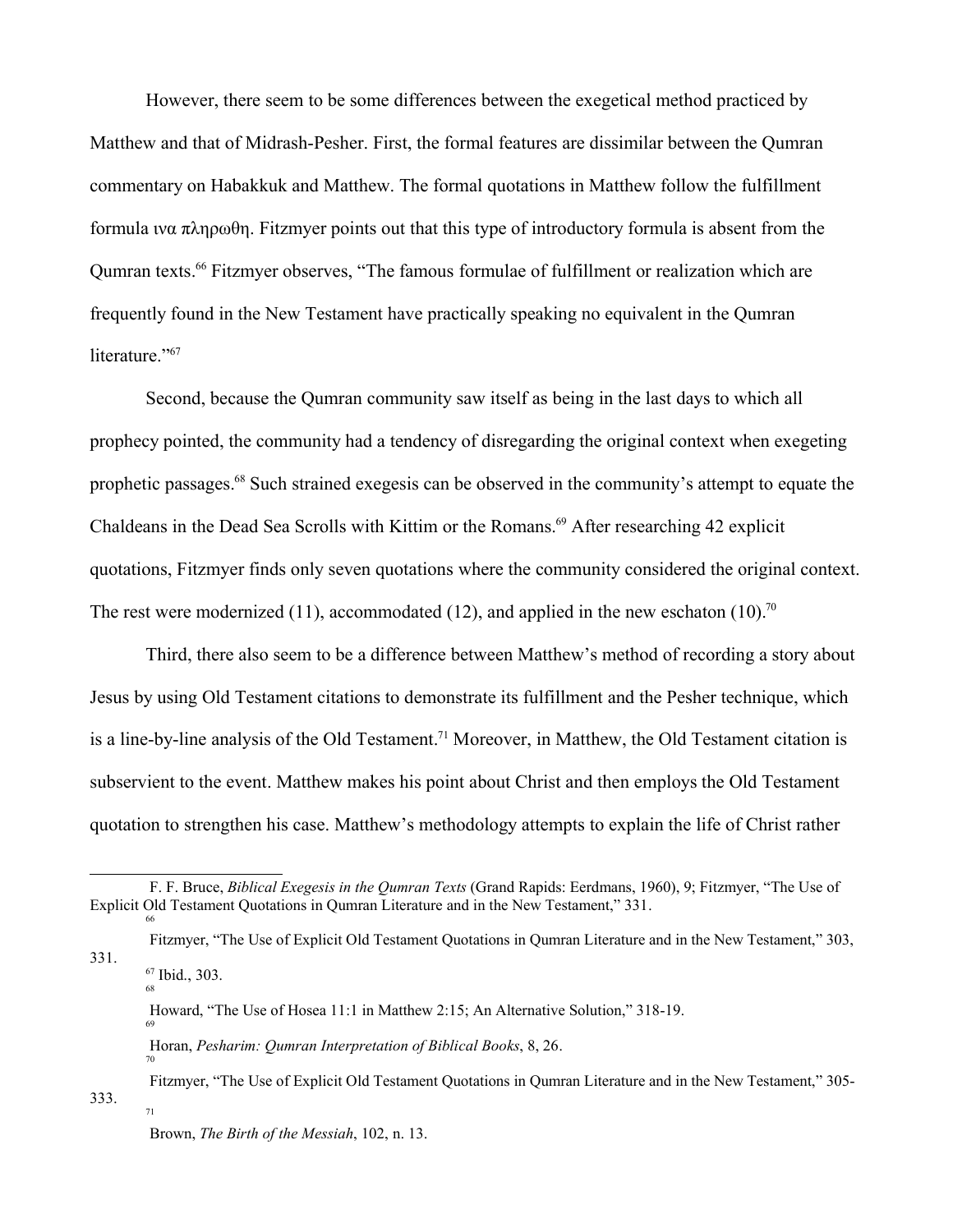than the Scriptural citation. In Pesher, the scriptural text represents the ground around which the explanation was crafted.<sup>72</sup>

Finally, there is an inadequate parallel between Christ and the Teacher of Righteousness. Establishing such a parallel is central toward Stendahl's thesis. He argues that just as Matthew's formula quotations are interpreted so as to be fulfilled in Christ, the Habakkuk commentary applies in a verse by verse manner the first two chapters of Habakkuk to the Teacher of Righteousness.<sup>73</sup> However, Gartner argues that the Teacher of Righteousness does not occupy the same central position as Christ does in Matthew's gospel. While Matthew concentrates upon Christ and seeks from Scripture to establish His identity, the Qumran community concentrated upon periods of time and the different events that left their mark upon the community.<sup>74</sup>

### **Typological Prefigurement**

The typological prefigurement option maintains that the events involving Israel's national life as recorded in Hosea 11:1-2 typified the life of messiah as recorded in Matthew 2:13-15. Fritsch defines typology as "an institution, historical event or person, ordained by God, which effectively prefigures some truth connected with Christianity.<sup>"75</sup> Goppelt furnishes a similar definition.<sup>76</sup> Thus, many commentators maintain that the events described in Matthew 2:13-15 were prefigured in Hosea 11:1-2.<sup>77</sup> Hagner contends that although Matthew did not use Moses-Christ typology, he might have in

- Bertil Gartner, "The Habakkuk Commentary (DSH) and the Gospel of Matthew," *Studia Theologica* 8 (1954): 8. 75
- C. T. Fritsch, "Biblical Typology," *Bibliotheca Sacra* 104 (April June 1947): 214. 76

W. D. Davies, *The Setting of the Sermon on the Mount* (Cambridge: University Press, 1964), 208-209; Hill, *The Gospel of Matthew*, 36.

<sup>73</sup> Stendahl, *The School of St. Matthew and its Use of the Old Testament*, 183. 74

Leonard Goppelt, *Typos: The Typological Interpretation of the New*, trans. Donald H. Madvig (Grand Rapids: Eerdmans, 1982), 17-18. 77

A. B. Bruce, *Matthew*, The Expositor's Greek Testament, ed. W. Robertson Nicoll, 5 vols. (London: Hodder and Stoughton, 1900-1910; reprint, Grand Rapids Eerdmans, 1979), 1:75; Hendriksen, *Exposition of the Gospel According to Matthew*, 178-79; Alfred Plummer, *An Exegetical Commentary on the Gospel According to Matthew* (London: Stock, 1909; reprint, Grand Rapids, Eerdmans, 1953), 17.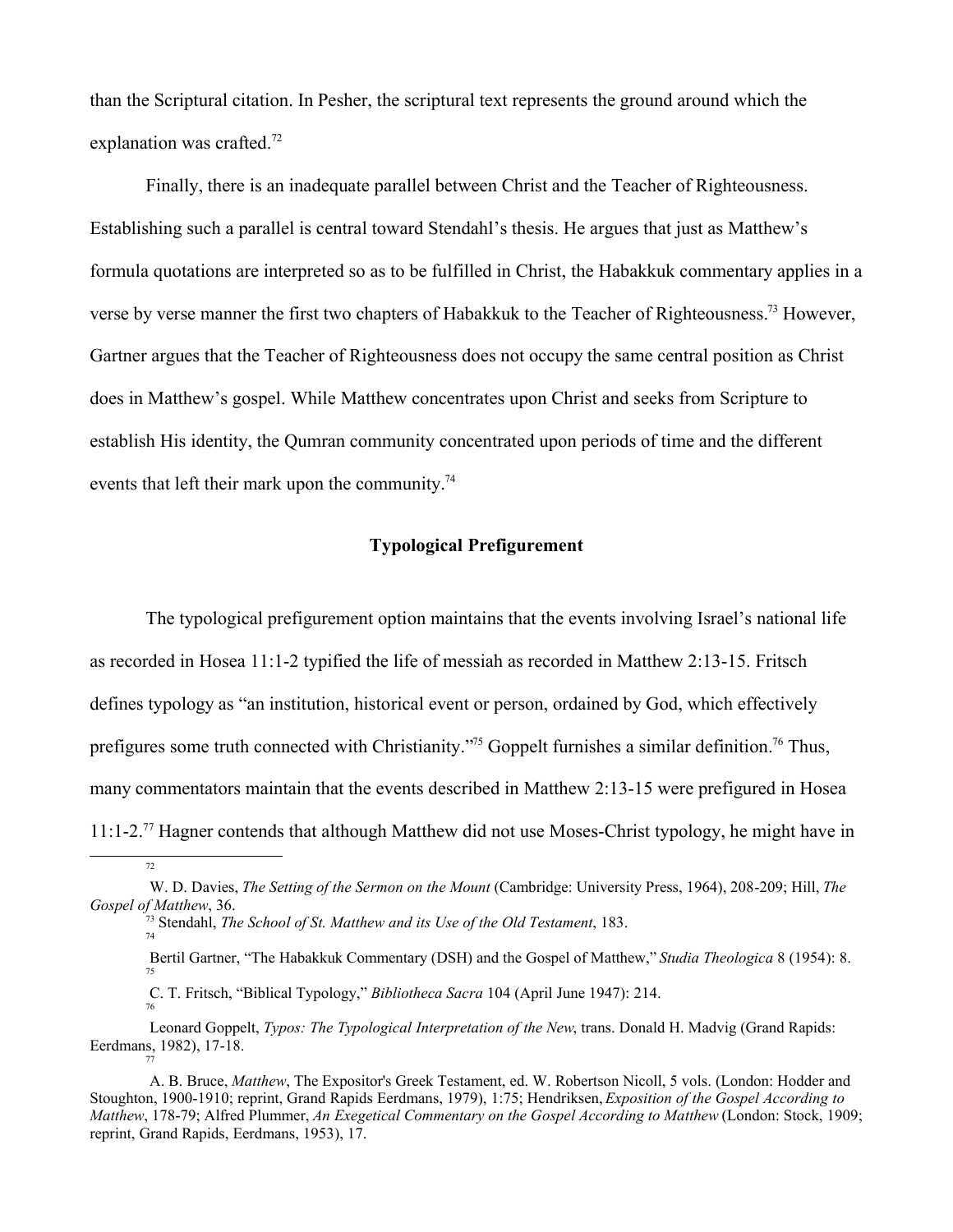mind Jesus' sojourn in Egypt in light of His people's sojourn in Egypt in Joseph's time.<sup>78</sup> Kent admits that even though it is difficult to find a messianic type from the historical account of the Exodus, Matthew probably had in mind a typological prefigurement based upon the phrase "Out of Egypt I have called my son."<sup>79</sup>

However, the typological prefigurement is questionable for purposes of explaining Matthew's use of Hosea 11:1. First, the view presupposes a latent meaning in the text of which the human author was unaware. This presupposition is problematic because a straightforward reading of Hosea 11:1 fails to yield a latent messianic antitype anywhere in its context.<sup>80</sup> Carson attempts to counter this notion by contending that Hosea 11:1 is part of a messianic matrix that includes such descriptions as the seed of the woman, the elect son of Abraham, the prophet like Moses, the Davidic King, and the Messiah. Therefore, insofar as the matrix points to Christ the Messiah and insofar as Israel's history looks forward to the one who sums it up, the Hosea  $11:1$  looks forward to Christ.<sup>81</sup> However, Carson's contentions is problematic because Hosea 11:1 is found in a context that is retrospective rather than forward looking as it historically depicts the beginning of Israel's history.<sup>82</sup> Thus, Hosea's historical reference to the disobedient national son is incongruous with typologically prefiguring the obedient son.<sup>83</sup> Second, the concept of prefigurement typology is similar to the previously discussed *sensus plenior*. Brown admits the similarity when he recognizes that prefigurement typology and *sensus*

 Howard, "The Use of Hosea 11:1 in Matthew 2:15; An Alternative Solution," 326, n. 20. 83

Ibid.,320.

78

Donald A. Hagner, *Matthew 1-13*, Word Biblical Commentary, ed. David A. Hubbard and Glenn W. Barker (Dallas: Word Books, 1993), 34.

Homer A. Kent, "Matthew's Use of the Old Testament," *Bibliotheca Sacra* 121 (January 1964): 37-38. <sup>80</sup> Howard, "The Use of Hosea 11:1 in Matthew 2:15; An Alternative Solution," 320. 81

D. A. Carson, "Matthew," in *Expositor's Bible Commentary* (Grand Rapids: Zondervan, 1984), 8:92. 82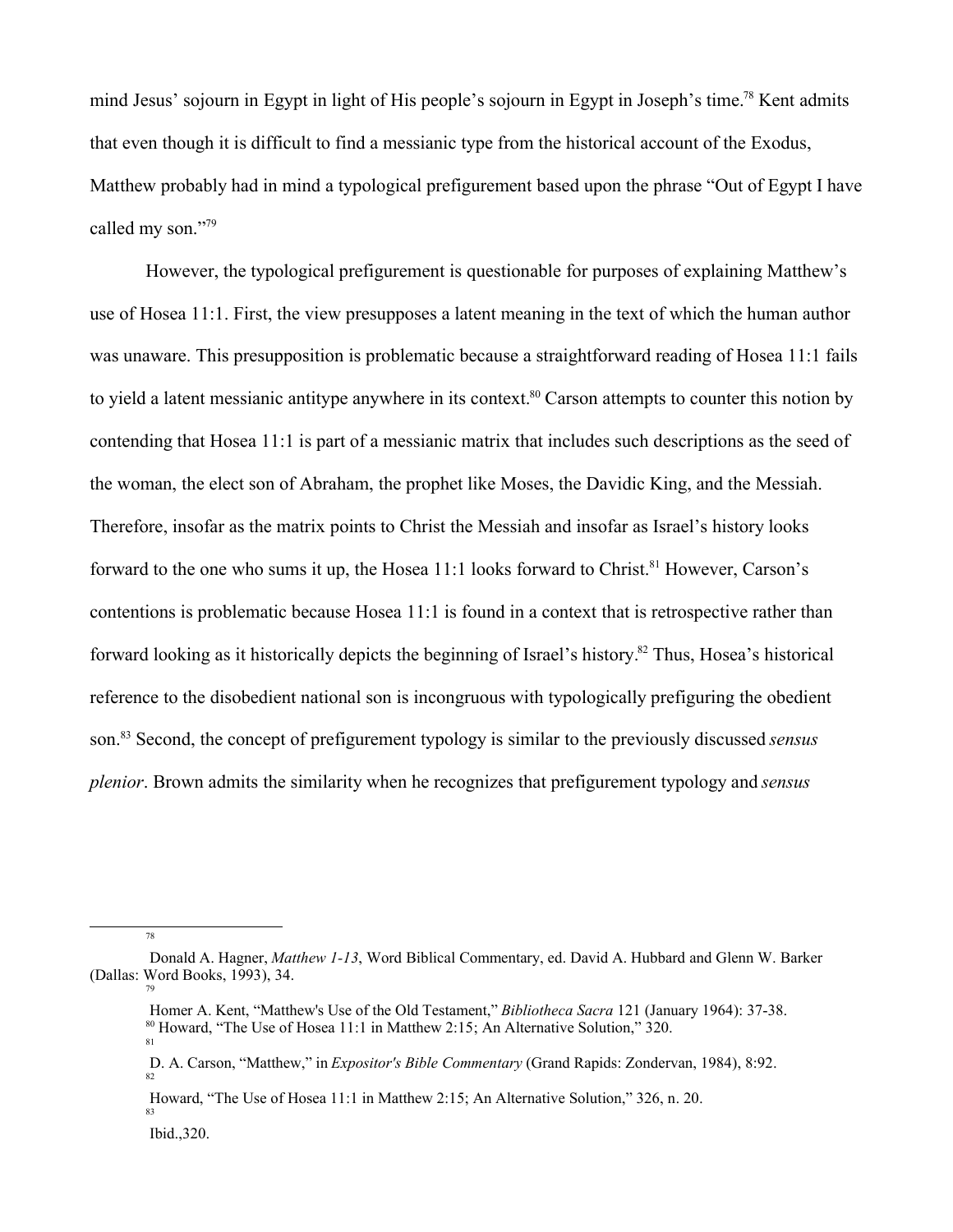*plenior* both contain meaning that exceeds human awareness.<sup>84</sup> Thus, typological prefigurement contains the same vulnerabilities as a *sensus plenior* approach that were discussed previously.<sup>85</sup>

# **AN ADEQUATE SOLUTION: ANALOGICAL CORRESPONDANCE**

A better understanding of typology reflects the concept of historical correspondence rather than prefigurement. Thus, Woolcombe proposes the following definition of typology:

 Typology, considered as a method of exegesis, may be defined as the establishment of historical connexions between certain, events, persons, or things in the Old Testament and similar events, persons, or things in the New Testament. Considered as a method of writing, it may be defined as the description of an event, person or thing in the New Testament in terms borrowed from the description of its prototypal counterpart in the Old Testament.<sup>86</sup>

Others have also sought to define typology in terms of analogies between the Old and New Testament.<sup>87</sup> Woolcombe's definition of typology reflects an understanding of historical correspondence rather than prefiguration. In other words, Hosea is not prospective but rather Matthew is retrospective. Thus, Matthew looked back and drew analogies or correspondences with events depicted in Hosea 11:1 rather than Hosea 11:1 looking forward to the events depicted in Matthew 2:13- 15.<sup>88</sup> This understanding of typology in no way denies prefiguration typology in places where the Old Testament author understood some component of the latent antitype. However, in those instances such

84

85

Howard, "The Use of Hosea 11:1 in Matthew 2:15; An Alternative Solution," 320.

Brown, *The Sensus Plenior of Sacred Scripture*, 118.

Howard, "The Use of Hosea 11:1 in Matthew 2:15; An Alternative Solution," 320.

<sup>86</sup> K. J. Woolcombe, "The Biblical Origins and Patristic Development of Typology," in *Essays on Typology*, vol. 22, Studies in Biblical Theology, ed. Geoffrey W. H. Lampe and Kenneth Woolcombe (Naperville, IL: A. R. Allenson, 1957), 39-40. 87

Hans W. Wolff, "The Hermeneutics of the Old Testament," in *Essays on Old Testament Interpretation*, ed. Claus Westerman (Atlanta: John Knox Press, 1963), 179-81; Gerhard von Rad, *Old Testament Theology*, trans. D. M. G. Stalker, 2 vols. (New York: Harper & Row, 1962), 2:363. 88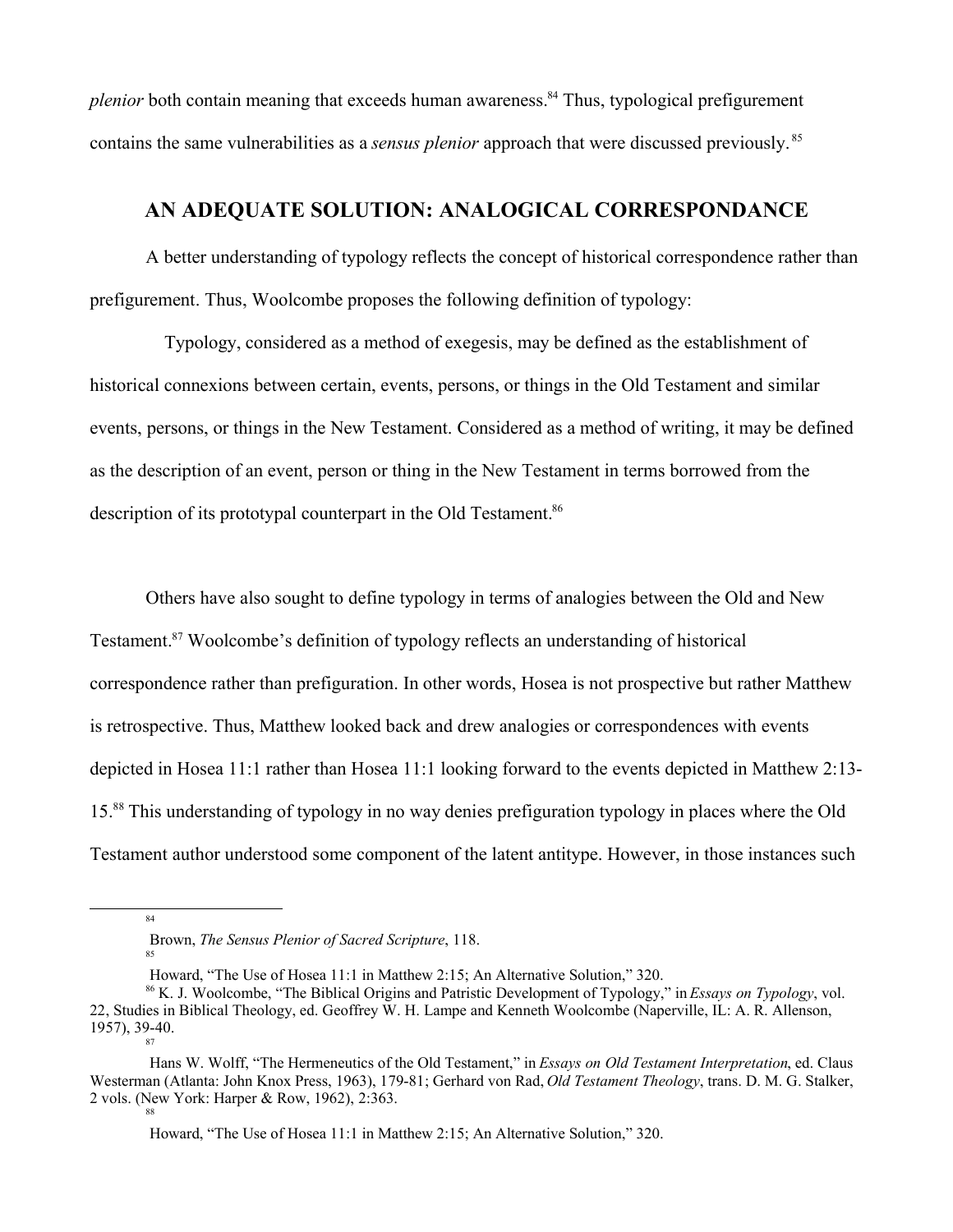as Hosea 11:1, which fail to yield such an antitype, the category analogical correspondence rather than prefigurement typology seems preferable.<sup>89</sup>

If Matthew's use of Hosea 11:1 is explained in terms of the analogical correspondence model, then Mathew quotes Hosea 11:1 for purposes of reaching back into Israel's Exodus experience and drawing deliberate parallels between Israel and Christ. As will be explained below, Matthew's purpose in drawing such parallels is to show that Christ succeeded in every area where Israel failed thus becoming all that failing Israel was called to be. Such a line of argumentation would be consistent with Matthew's purpose of convincing his Jewish audience of Christ's unique identity as the Davidic messiah. What points of correspondence exist between Israel's Exodus experiences as portrayed in Hosea 11:1 and Christ's sojourn into Egypt as depicted in Matthew 2?

Commentators have pointed out at least eight parallels between Israel's Exodus experience and the early life of Christ.<sup>90</sup> First, both Israel and Christ are referred to as God's son. God calls Israel His son in Exodus 4:22-23 and Matthew routinely refers to Jesus as the Son of God not only in the infancy narratives (Matt 2:15; 3:17) but also throughout his book (Matt 4:3, 6; 8:29; 11:27; 14:33; 16:16; 17:5; 26:63; 27:40, 43, 54). In fact, in Matthew 2:15, Matthew quotes the MT rather than the LXX in order to accomplish his theological purpose,<sup>91</sup> which probably entails highlighting the fact that Christ is the Son of God. The LXX is rendered "his children" while the MT is rendered "my son." Second, both Israel and Christ experienced persecution. Israel experienced persecution under Pharaoh while the Christ child experienced persecution at the hands of Herod.

Third, both the persecution under Pharaoh and the persecution under Herod involved the death of infant males. Fourth, both Israel and Christ sojourned into Egypt for purposes of finding refuge during a time of distress. Jacob's sons sojourned to Egypt to find grain in the midst of famine and

<sup>89</sup>

Ibid.,328, n. 38.

<sup>90</sup> Ibid.: 321-22; Hagner, *Matthew 1-13*, 34. 91

Hill, *The Gospel of Matthew*, 85.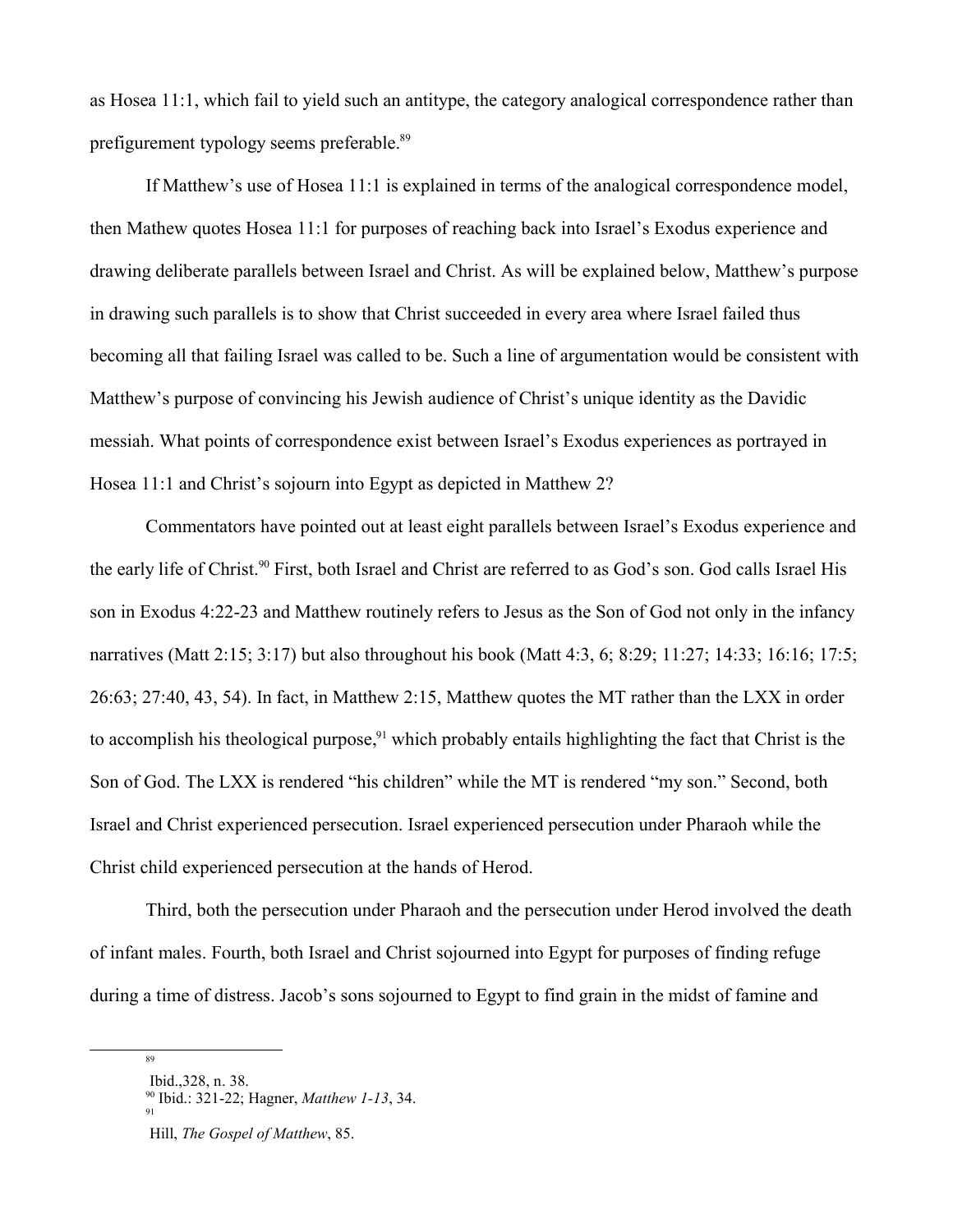Christ sojourned into Egypt to attain refuge in the midst of persecution. Fifth, when Jacob and his sons sojourned into Egypt, they fell under the protective influence of Joseph. Similarly, when Christ descended into Egypt, he was under the protective care of Joseph His father. Sixth, the matriarch Rachael figures prominently in the story of Jacob's sons. Similarly, Rachael is referred to in relation to Christ's sojourn into Egypt (Matt 2:17-18).<sup>92</sup> Seventh, the return from Egypt was critical to the subsequent work of both Israel and Christ. The return from Egypt was central to the nation's establishment and development (Hosea 11:3-4). Similarly, Christ's return from Egypt was necessary in order for the inauguration of His ministry to eventually come to pass.<sup>93</sup>

Eighth, Matthew also reaches back to Hosea 11:1 in order to draw an analogy between God's disobedient Son Israel and God's obedient Son Christ. In citing Hosea 11:1, Matthew adds another point of juxtaposition to a larger contrast between Christ and Israel developed throughout the early chapters of his gospel. Through this contrast, Matthew seeks to show that Christ succeeded in every area where Israel failed. In other words, Christ recapitulated in a positive sense the history of the

McCartney and Enns, "Matthew and Hosea: A Response to John Sailhammer," 98-99, n.3.

 $93$  Some may argue that the Scriptural citation in Matthew 2:15 can only be used to draw parallels with Israel's descent into Egypt rather than the nation's Exodus from Egypt because the citation occurs before Jesus actual departure from Egypt (Matt 2:21). However, it is reasonable to propose that Matthew had in view the entire event of departure into and out of Egypt and thus felt free to quote the passage as early as verse 15. See Brown, *The Birth of the Messiah*, 219-20. Others also challenge whether Matthew 2:15 can refer to Israel's and Christ's departure from Egypt. Gundry contends that the connection between Hosea 11:1 and Matthew 2:15 is not departure in and out of Egypt but rather preservation in Egypt. See Robert H. Gundry, *Matthew: A Commentary on His Literary and Theological Art* (Grand Rapids: Eerdmans, 1982), 34. Morris follows a similar line of thinking in suggesting that Matthew is emphasizing Christ's entrance into Egypt. See Leon Morris, *The Gospel According to Matthew* (Grand Rapids: Eerdmans, 1992), 43. However, the emphasis of Gundry and Morris does not fit the context of Hosea 11:1-2, which depicts Israel's Exodus from Egypt and subsequent disobedience. See Howard, "The Use of Hosea 11:1 in Matthew 2:15; An Alternative Solution," 325, n. 5.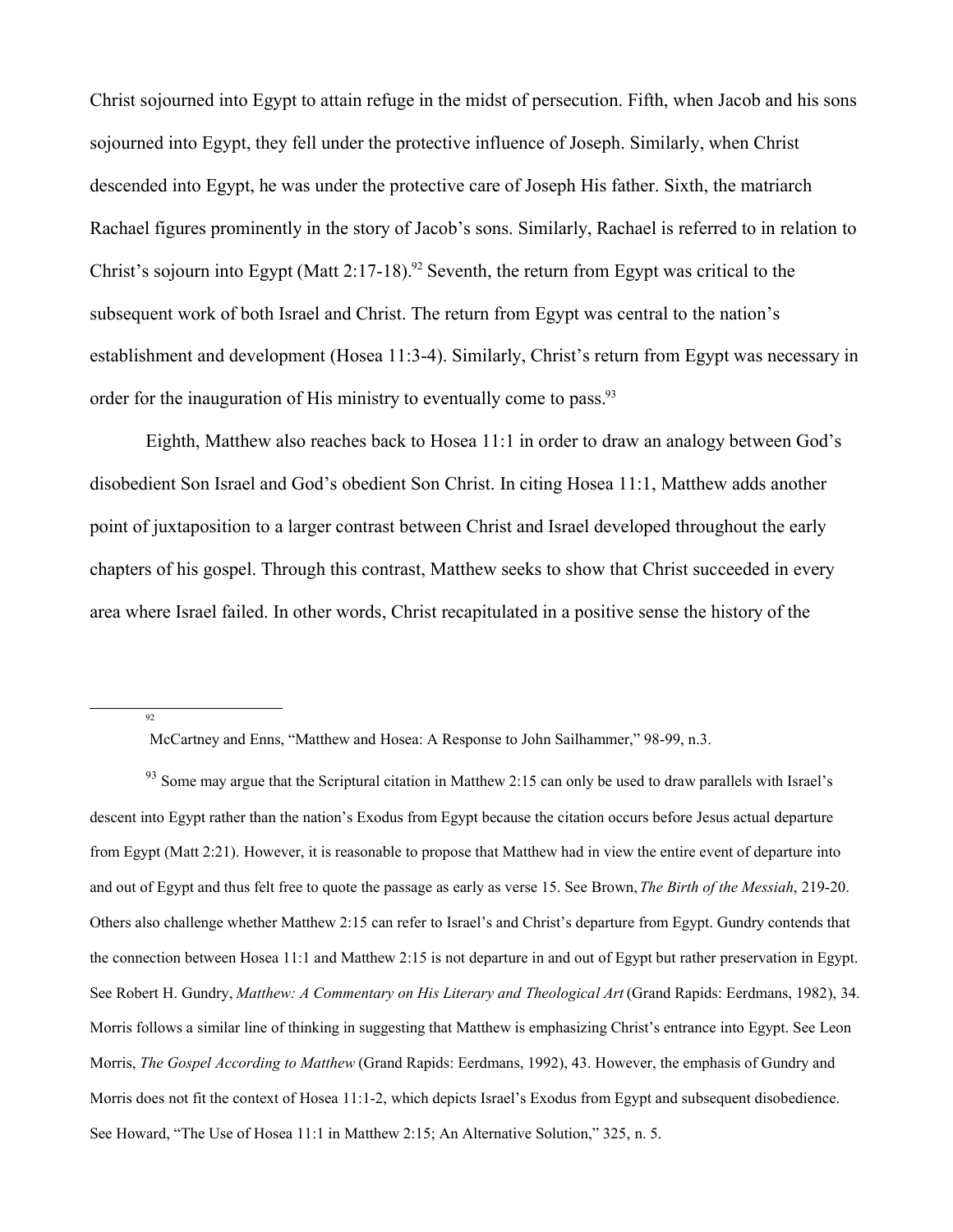nation.<sup>94</sup> Thus, Jesus through obedience became all that failing Israel was called to be.<sup>95</sup> Emphasizing this comparison would serve Matthew's purpose of bringing into focus the Davidic identity of Christ.

Here is how Matthew's Hosea citation fits into the larger contrast between Christ and Israel developed throughout the early chapters of his gospel.<sup>96</sup> Both Israel and Christ were called from Egypt as a child (Hos11:1; Matt 2:15). Israel was disobedient as a child (Hos 11:2-5). Christ was not. Both Israel and Christ were baptized (Exod 14; 1 Cor 10:1-2). Israel disobeyed God within three days after the Red Sea baptism (Exod 15: 22-26). On the other hand, the Father said of Christ following His baptism "This is my Son whom I love; with Him I am well pleased" (Matt 3:17). Both Israel and Christ went into the wilderness to be tempted. Israel was tempted 40 years (Exod-Num) and Christ was tempted 40 days (Matt 4:1-11). Israel failed her temptations and Christ successfully endured His. Both Israel and Christ received God's Law. Israel went to Sinai to receive God's law (Exod 19) and Christ went to a mountainside and explained God's New Covenant Law (Matt 5-7). Israel broke the law before Moses could carry the tablets down from the mountain (Exod 32). On the other hand, Christ said, "Do not think that I have come to abolish the Law of the Prophets; I have come not to abolish them but to fulfill them" (Matt 5:17). Both Israel (Exod 4:22-23) and Christ were called to worship God. Israel failed to worship Yahweh following her emancipation from Egypt instead opting to worship Baals (Hosea 11:1-5). On the other hand, Christ reserved worship only for God following His departure from Egypt (Matt 4:10).

In making this contrast between God's disobedient and obedient son, Matthew may be following a similar pattern already evident in Isaiah's servant songs (Isa 42; 49-57). In these passages,

Hill, *The Gospel of Matthew*, 85; M. D. Goulder, *Midrash and Lection in Matthew* (London: S. P. C. K., 1974), 239. 95

Ritschl, "God's Conversion," 297. The concept of an individual messiah recapitulating the history of an entire nation is consistent with the concept of "the one in the many" found throughout Scripture. According to this concept, a single member of the community represents the whole. Illustrations of this concept include Adam and Christ as representatives for all of humanity (Rom 5; 1 Cor 15:20-23, 45-49), the king or priest as a representative for the nation, and a sacrificed animal as a representative for the sin guilt of the nation. See Bock, "Use of the Old Testament in the New," 102, 112. 96

Dyer, "Biblical Meaning of 'Fulfillment'," 55.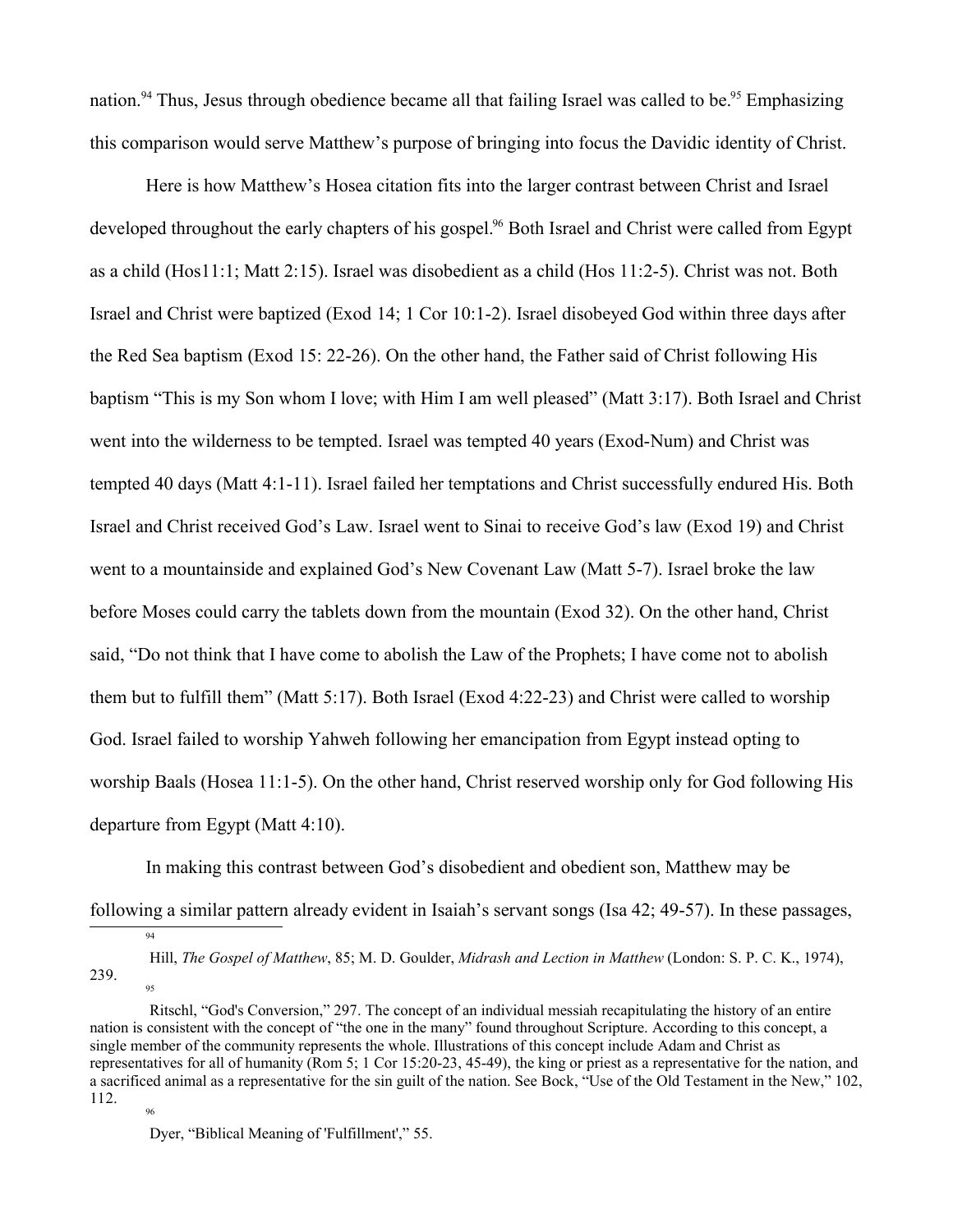Israel's calling is portrayed as the true servant of God (Isa 42:1-7). Yet, these passages indicate that Israel failed in fulfilling this calling (Isa 42:18-22). Thus, God predicted that He would raise up a new servant to become all that Israel failed to be (Isa 49:1-7). The notion of a second servant that is distinct from Israel becomes apparent in Isaiah 49:5-6, which depicts the servant restoring Israel. This second servant is the suffering Messiah (Isa 52:13-53:12). The identity of the suffering servant is clarified through Matthew's application of some of the servant song passages to Christ (Matt 12:17-21). Thus, Christ became a new servant in succeeding in the very calling in which Israel had failed and consequently qualifying to be the one who would ultimately restore wayward Israel.<sup>97</sup> Matthew seems to be following the same pattern of the servant songs in developing a similar contrast between Israel and Christ in the early chapters of His Gospel.

Not only does Matthew reach back to Hosea 11 in order to build an analogy between Christ and Israel, but he may also be similarly reaching backward in order to build an analogy between Christ and Moses in order to further clarify Christ's identity. Many have observed the parallel between Christ's life as portrayed in the early chapters of Matthew and the life of Moses.<sup>98</sup> The infant lives of both Jesus and Moses were both miraculously spared from plots involving the annihilation of all the infant males within the vicinity. Just as Moses escaped from Egypt in the midst of persecution and later returned to Egypt, Jesus escaped to Egypt in the midst of persecution and later returned from Egypt.<sup>99</sup> Davies notes that Moses was the key figure in the Exodus from Egypt, the crossing of the Red Sea (which was a baptism according to 1 Corinthians 10:1-2), the journey through the wilderness, and the reception of the Law. Davies notes that in a similar fashion Matthew portrayed Jesus as the central figure following the same pattern. Jesus also left Egypt (Matt 2:15), was baptized in water (Matt 3), was tempted in the wilderness (Matt 4), and inaugurated the New Covenant Law (Matt 5-7).<sup>100</sup> Thus, the Hosea 11:1

<sup>97</sup> Dyer and Merrill, *Old Testament Explorer*, 565-66; McCartney and Enns, "Matthew and Hosea: A Response to John Sailhammer," 99. <sup>98</sup> Hagner, *Matthew 1-13*, 34.

<sup>99</sup>

H. Benedict Green, *The Gospel According to Matthew*, New Clarendon Bible, ed. H. F. D. Sparks (Oxford: Oxford University Press, 1975), 59.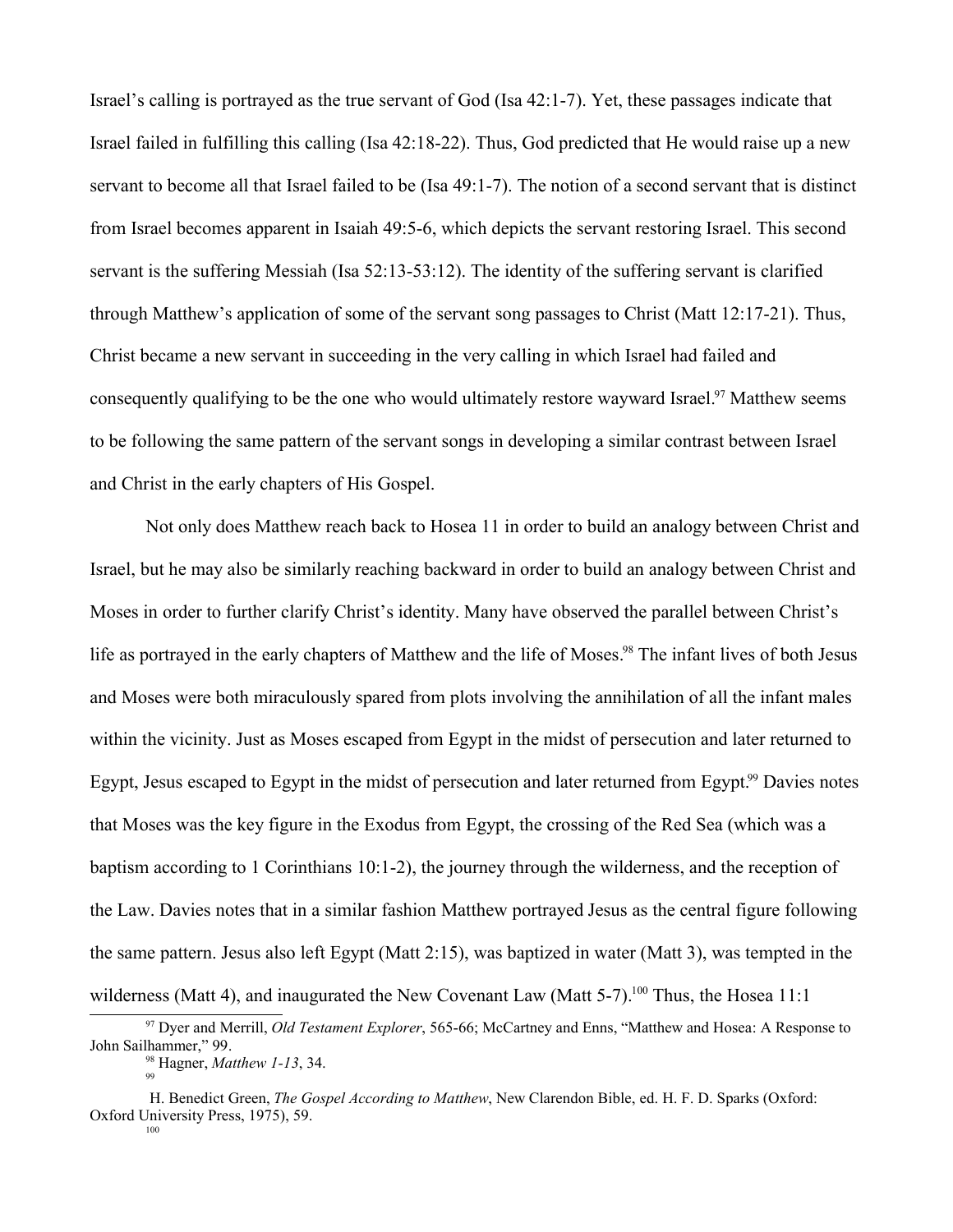citation in Matthew 2:15 regarding the Exodus form Egypt helps build the parallel between Jesus and Moses.

By quoting Hosea 11:1, Matthew may be seeking to establish yet another parallel between Jesus and Moses. His point may be that just as Moses led Israel in the original Exodus, Jesus will ultimately lead the nation through a New Exodus. As already discussed in the background section of this paper, Hosea 11 not only speaks of Israel's disobedience (1-4) and imminent judgment (5-7) but also God's divine restraint in the midst of judgment (8-9) and Israel's ultimate restoration (10-11). The final verses of the chapter contrasts Israel's ultimate obedience with Israel's prior disobedience spoken of at the beginning of the chapter. Egypt is used to help build this contrast. Verses 1-4 discuss Israel's disobedience following her first Exodus from literal Egypt while verses 10-11 discuss Israel's obedience following her global re-gathering from figurative Assyria and Egypt. Because of the vividness of this contrast, some have referred to Hosea's depiction of Israel's future re-gathering as a "New Exodus."<sup>101</sup> Referring to Israel's restoration as a "New Exodus" is not unique to Hosea. Bock sees similar "New Exodus" imagery in Isaiah 40.<sup>102</sup> Dyer sees the final ten chapters of Ezekiel as a recapitulation of Israel's original Exodus experience.<sup>103</sup>

It is possible that Matthew was referring to this New Exodus depicted in the later verses of Hosea 11 when he quoted Hosea 11:1. Some may argue against this notion on the grounds that it is illegitimate to assume that Matthew was referring to the entire chapter when he quoted just part of Hosea 11:1. However, Dodd argues that the early Christians normally quoted Old Testament passages as pointers to larger contexts rather than them being testimonies in and of themselves. He observes, "At the same time, detached sentences from other parts of the Old Testament could be adduced to illustrations or elucidate the meaning of the main section under consideration. But in the fundamental

Davies, *The Setting of the Sermon on the Mount*, 78; Howard, "The Use of Hosea 11:1 in Matthew 2:15; An Alternative Solution," 328, n. 40.

<sup>101</sup> Steven McKenzie, "Exodus Typology in Hosea," *Restoration Quarterly* 22 (1979): 107-108. 102

Bock, "Use of the Old Testament in the New," 103. 103

Dyer and Merrill, *Old Testament Explorer*, 691.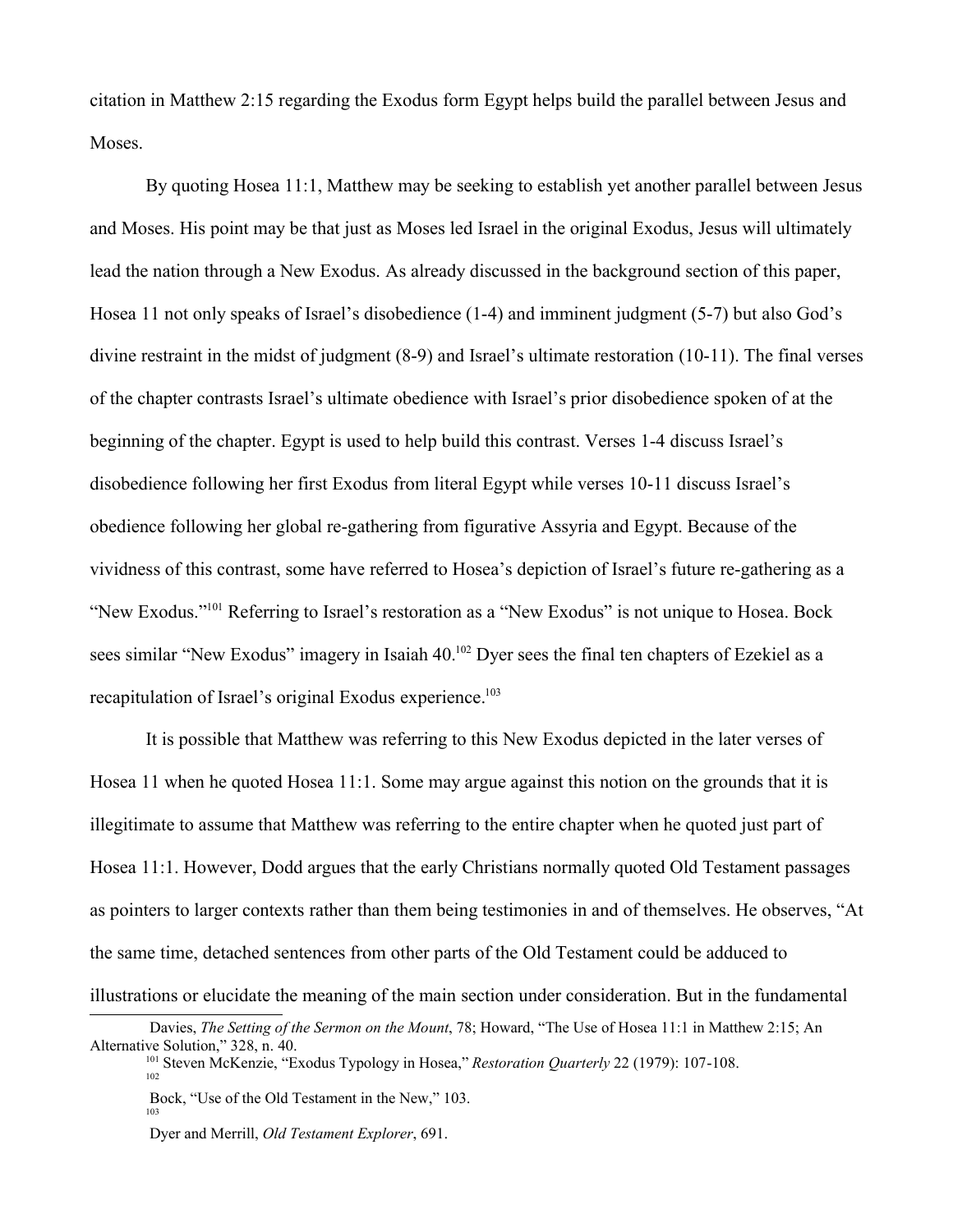passages it is the total context that is in view, and is the basis of the argument."<sup>104</sup> Albright and Mann similarly note, " 'Proof texts,' with the ensuing barren controversies they have engendered down through the years, would consequently have puzzled any NT writer. Not only would the whole context of a cited passage have to be searched—if indeed a gospel author wished to discover what we call a 'verse'—but the whole context would usually be known by heart."<sup>105</sup> Similarly, Bock observes that one of the rules of Hillel, known as *Daber halamed me>inyano*, called for an explanation from the entire context. In other words, numerous NT texts reflect citations that deal not only with the verse cited, but summarize arguments in the larger context.<sup>106</sup>

Thus, this background information demonstrates the probability that Matthew was referring to all of chapter eleven when he cited Hosea 11:1. If Matthew's citation of Hosea 11:1 can be taken as encompassing the New Exodus depicted in the later verses of chapter eleven, then Matthew was drawing another important parallel between Christ and Moses. It is possible that Matthew is identifying Jesus as the one who would ultimately lead Israel in the New Exodus and thus inaugurate the age to come. This parallel would further build the connection between Jesus and Moses.<sup>107</sup> In sum, according to the analogical correspondence view, Matthew's used Hosea 11:1 in order to reach backward for the purpose of drawing analogical points of correspondence between Christ and Israel and Christ and Moses. Matthew drew these analogies for the purpose of demonstrating Christ's Davidic identity to his Jewish audience.

The analogical correspondence view is consistent with Matthew's use of  $w\alpha \pi \lambda \eta \rho \omega \theta \eta$ . As already discussed under the weaknesses of the predictive prophecy view,  $\pi \lambda \eta \rho o \omega$  has a semantic range

104

 F. F. Albright and C. S. Mann, *Matthew*, The Anchor Bible (Garden City, NY: Doubleday, 1971), lxii. <sup>106</sup> Bock, "Use of the Old Testament in the New,", 101. 107

C. H. Dodd, *According to the Scriptures: The Substructure of New Testament Theology* (London: Nisbet, 1952), 126. 105

Howard, "The Use of Hosea 11:1 in Matthew 2:15," 321-22. This parallel becomes even stronger if it is acknowledged that Matthew when quoting Hosea 11:1 was drawing from the context of the entire Book of Hosea rather than just the context of chapter eleven. New Exodus language is found throughout he entire Book of Hosea. See McKenzie, "Exodus Typology in Hosea," 107-108.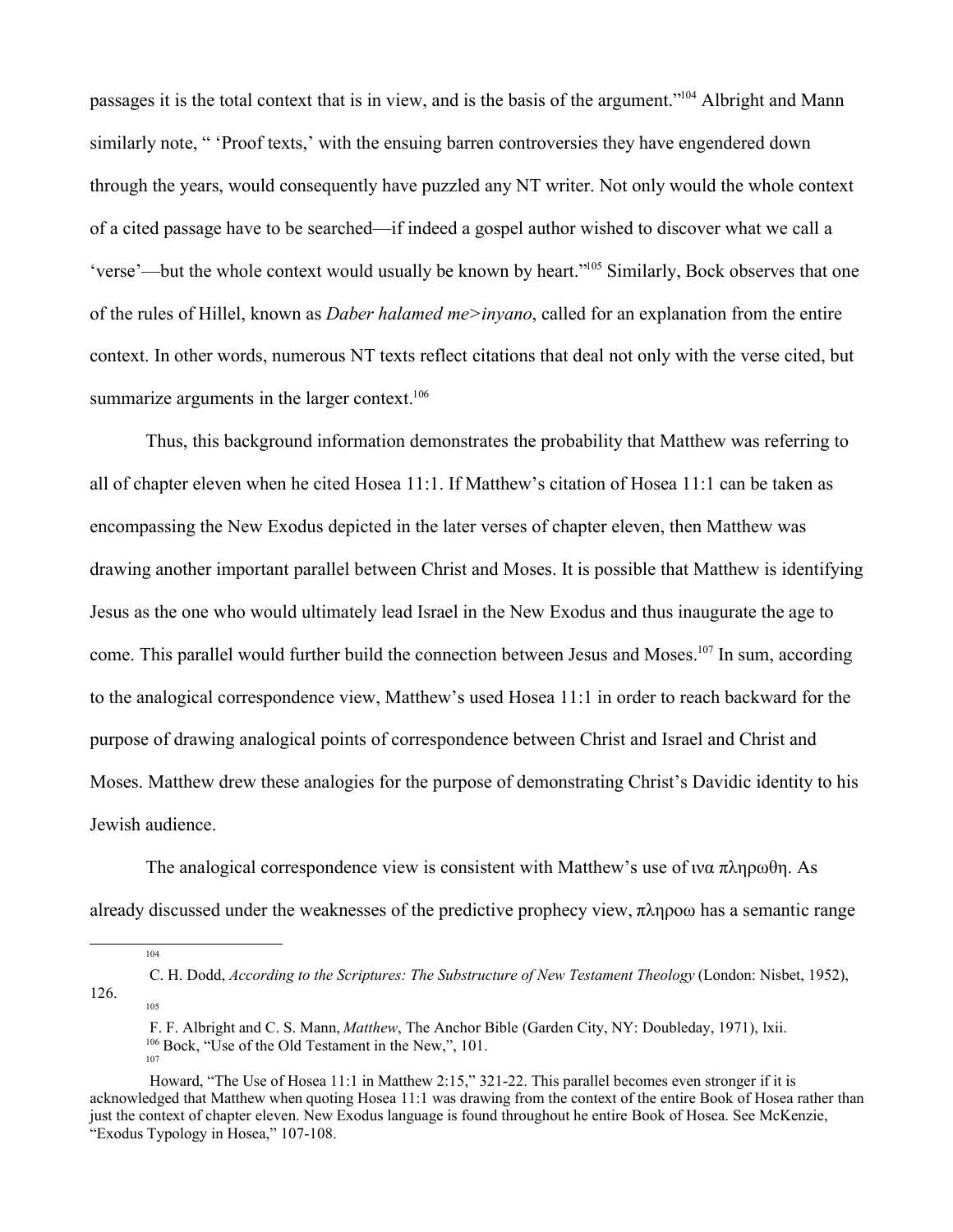that is broader than mere predictive prophecy. For example, Matthew 5:17 is not saying that the law and the prophets are predictions of future events. Rather, it is saying that Jesus is the true purpose and goal of the Old Testament.<sup>108</sup> Matthew is probably using  $\pi \lambda \eta \rho \omega \theta \eta$  in the same way in Matthew 2:15. His point in quoting Hosea 11:1 is that Christ completes the true purpose of both Moses and Israel. Moreover, most of the attempts to define  $\pi \lambda \eta \rho o \omega$  demonstrate a level of meaning that could encompass analogical correspondence. These definitions include the following: to fill something with content, to complete,<sup>109</sup> finishing something,<sup>110</sup> to complete, and to establish.<sup>111</sup> These definitions of  $\pi \lambda \eta \rho o \omega$  fit well with the analogical correspondence view that sees Jesus as the completion of God's purposes for Israel and Moses.

Interestingly, some scholars employ the concept of analogical correspondence while using a different label when handling the use of Hosea 11:1 in Matthew 2:15. For example, Fruchtenbaum labels his approach to Hosea 11:1 in Matthew 2:15 as "typology." Yet he is not using the term "typology" in the prefigurement sense of the word. This becomes clear when he states that Hosea 11:1 is not a prophecy but rather is speaking of a literal, historical event. Fruchtenbaum is careful to observe that the disobedient national son only becomes a type after the advent of the ideal individual son.**<sup>112</sup>** Fruchtenbaum's observation communicates the retrospective nature of Matthew 2:15 rather than the prospective nature of Hosea 11:1.

Similarly, Bock seems to use an analogical correspondence view when discussing Matthew's use of Hosea 11:1 although he labels his approach *TYPOLOGICAL-prophetic*. Yet Bock is not using

 $BDAG$ , s.v. " $\pi\lambda$ ηροω," 827-29.

111

108

Cremer, *Biblico-Theologico Lexicon of the New Testament*, s.v. "πληροω," 500.

112

Fruchtenbaum, *Messianic Christology*, 148.

McCartney and Enns, "Matthew and Hosea: A Response to John Sailhammer," 103-104. <sup>109</sup> *TDNT*, 6:290-98. 110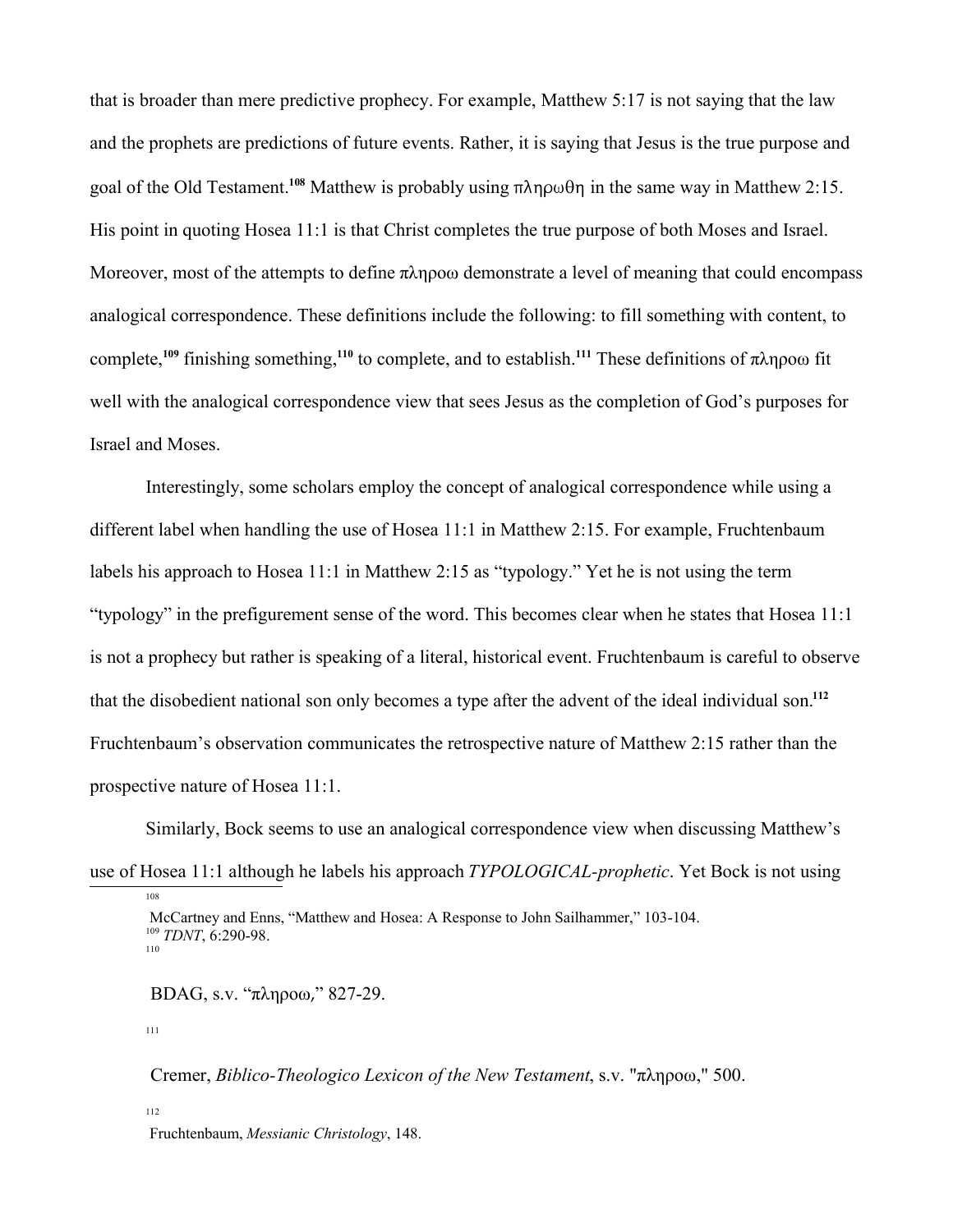the term "typological" in the prefigurement sense. He notes that when Hosea 11:1 is read historically and exegetically it refers to Israel and everything about the passage looks to the past. Yet Bock observes that Matthew draws a typological connection between the Exodus events and Jesus who recapitulates in a positive sense the history of the nation. However Bock is careful to observe that the pattern is not seen in the Old Testament language but rather only becomes clear after the decisive pattern occurs. In other words, the connection between the disobedient, national Son of God and the individual, ideal Son of God only becomes visible after the ideal Son's life falls into a specific pattern juxtaposing Him against the national son.**<sup>113</sup>** If this pattern had been anticipated in the Old Testament language, then Bock probably would have labeled Matthew's use of Hosea 11:1 as *typological-PROPHETIC* rather than *TYPOLOGICAL-prophetic*. **<sup>114</sup>** Bock's reluctance to see Hosea 11:1 as messianic at an exegetical level is consistent with the retrospective nature of Matthew 2:15 rather than the prospective nature of Hosea 11:1.

# **CONCLUSION**

Matthew's use of Hosea 11:1 is problematic. Although Hosea 11:1 looks backward and does not appear to need fulfilling, Matthew 2:15 claims that Hosea 11:1 was fulfilled in the events surrounding the early life of Christ. This paper has sought to offer the analogical correspondence view as a solution to this dilemma. This view contends that Hosea 11:1 is not looking forward. Rather, Matthew is looking backward to Hosea 11:1 for the purpose of drawing analogies between Christ and Moses and Christ and Israel. This approach seems preferable in comparison to other solutions offered by evangelicals. It does the best job maintaining the integrity of Old Testament citation. Meanings unknown to the context of Hosea 11:1 are not extracted from the text and thus Hosea 11:1 is not forced to say something it was never meant to say. Moreover, the analogical correspondence view is

<sup>113</sup> Bock, "Use of the Old Testament in the New," 111-12. 114

Ibid., 110-11.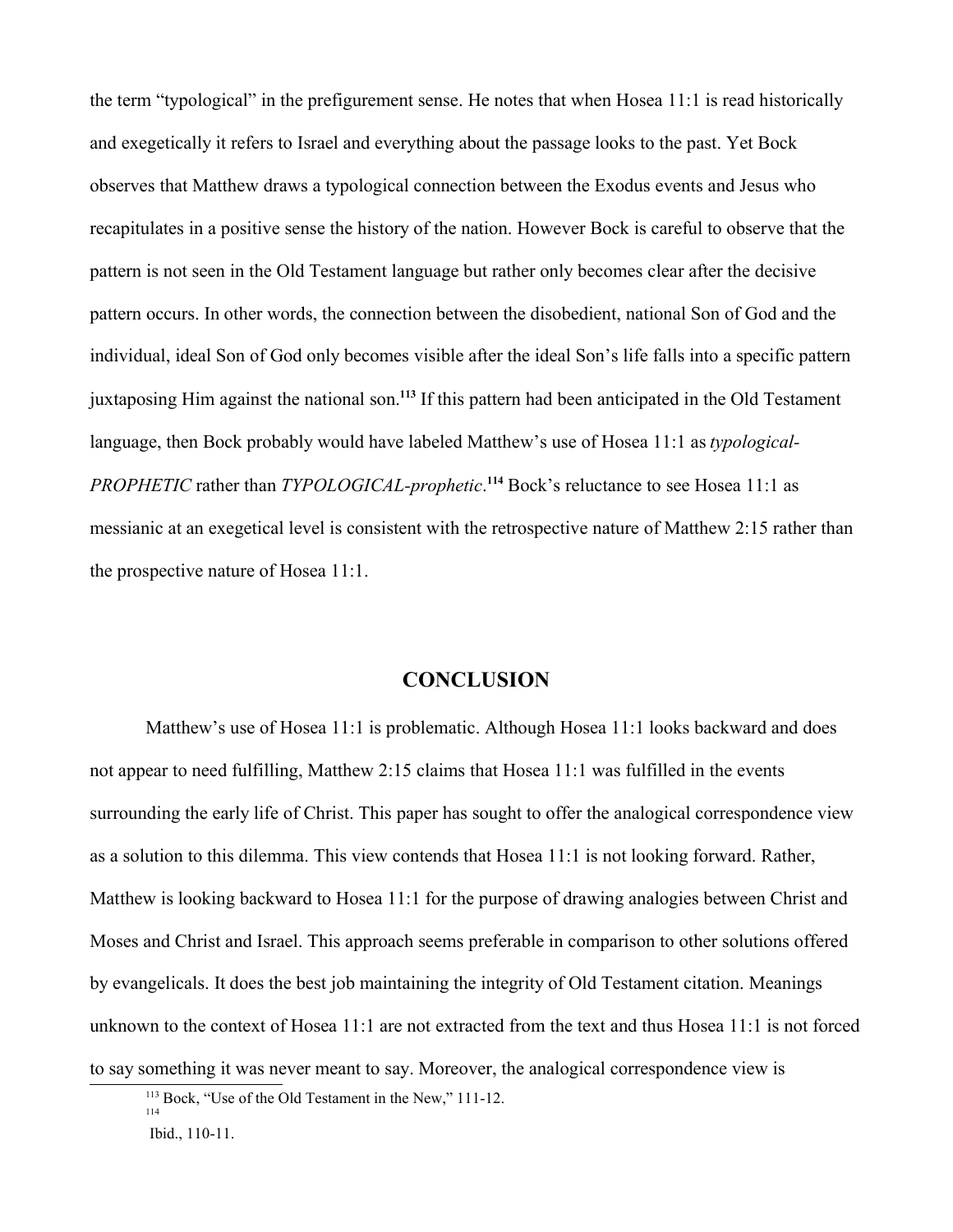consistent with the phrase  $w\alpha \pi \lambda \eta \rho \omega \theta \eta$  found in Matthew 2:15. Finally, Matthew's desire to draw points of correspondence between the disobedient son and the ideal son satisfies his purpose of communicating Christ's Davidic identity to his Jewish audience.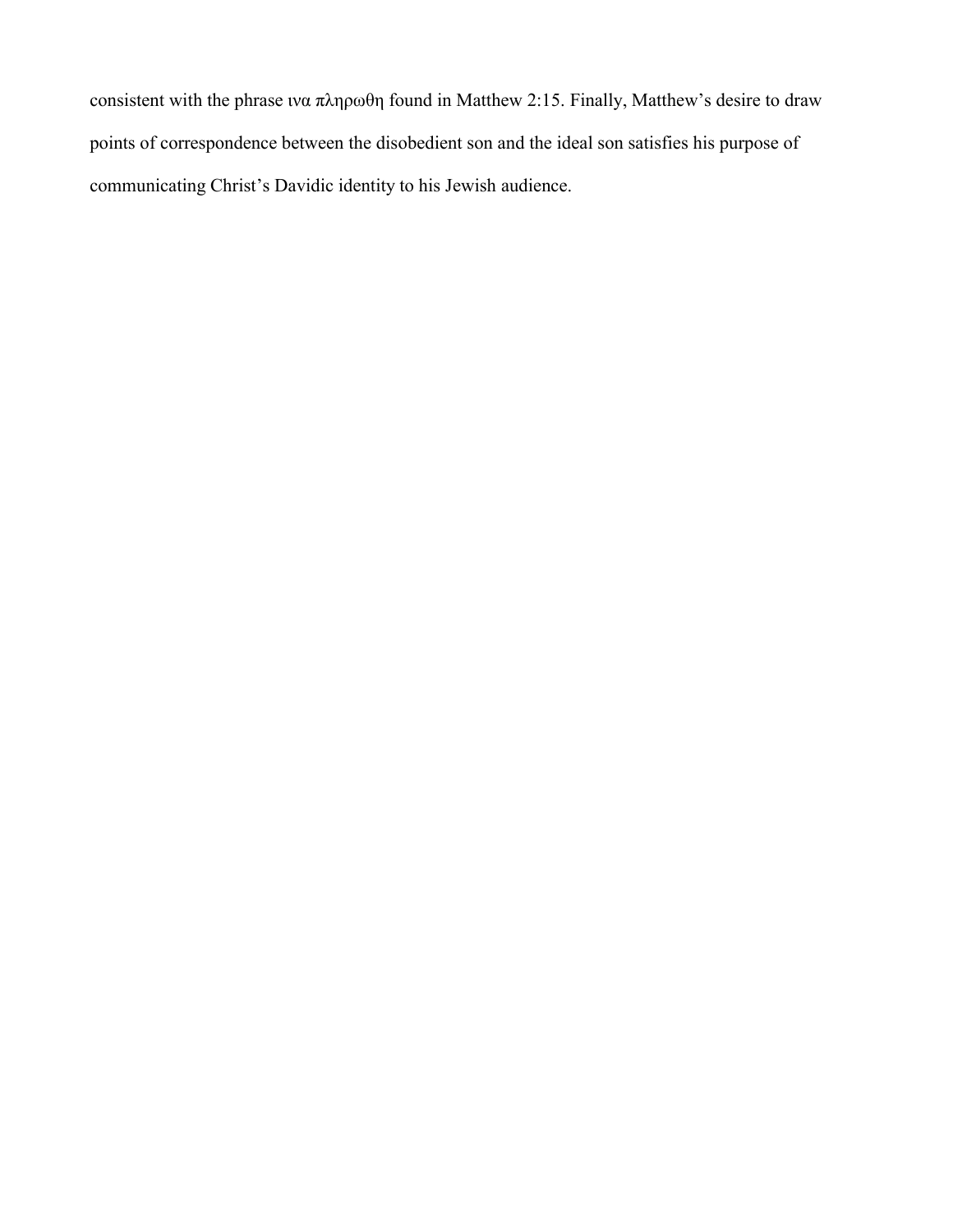# **BIBLIOGRAPHY**

Albright, F. F., and C. S. Mann. *Matthew*. The Anchor Bible. Garden City, NY: Doubleday, 1971.

- Bauer, Walter. A Greek-English Lexicon of the New Testament and Other Christian Literature. Revised and edited by Frederick William Danker, 3d ed. Chicago: University of Chicago Press, 2000.
- Bloch, Renee. "Midrash." In *Approaches to Ancient Judaism*, ed. trans. Mary Howard Callaway. Missoula, MO, 1978.
- Bock, Darrell. "Use of the Old Testament in the New." In *Foundations for Biblical Interpretation*. Nashville: Broadman & Holman, 1994.

\_\_\_\_\_\_\_\_. "Evangelicals and the Use of the Old in the New, part 1." *Bibliotheca Sacra* 142 (July-September 1985): 209-223.

Brown, Raymond E. *The Sensus Plenior of Sacred Scripture*. Baltimore: St. Mary's University, 1955.

\_\_\_\_\_\_\_\_. *The Birth of the Messiah*. Garden City, NY: Doubleday, 1977.

Bruce, A. B. *Matthew*. The Expositor's Greek Testament, ed. W. Robertson Nicoll. 5 vols. London: Hodder and Stoughton, 1900-1910. Reprint, Grand Rapids Eerdmans, 1979.

Bruce, F. F. *Biblical Exegesis in the Qumran Texts*. Grand Rapids: Eerdmans, 1960.

- Carson, D. A. "Matthew." In *Expositor's Bible Commentary*. Grand Rapids: Zondervan, 1984.
- Chisholm, Robert B. "Hosea." In *The Bible Knowledge Commentary: Old Testament*, ed. John F. Walvoord and Roy B. Zuck. 2 vols. Colorado Springs: Chariot Victor Publishing, 1985.
- Cremer, Herman. *Biblico-Theologico Lexicon of the New Testament*. Edinburgh: T. & T. Clark, 1895.
- Cunningham, Scott, and Darrell Bock. "Is Matthew Midrash?" *Bibliotheca Sacra* (April-June 1987): 157-180.
- Davies, W. D. *The Setting of the Sermon on the Mount*. Cambridge: University Press, 1964.
- Dodd, C. H. *According to the Scriptures: The Substructure of New Testament Theology*. London: Nisbet, 1952.
- Dyer, Charles. "Biblical Meaning of 'Fulfillment'." In *Issues in Dispensationalism*, ed. Wesley R. Willis. Chicago: Moody, 1994.
- Dyer, Charles, and Gene Merrill. *Old Testament Explorer*. Swindoll Leadership Library, ed. Charles R. Swindoll and Roy B. Zuck. Nashville: Word Publishing, 2001.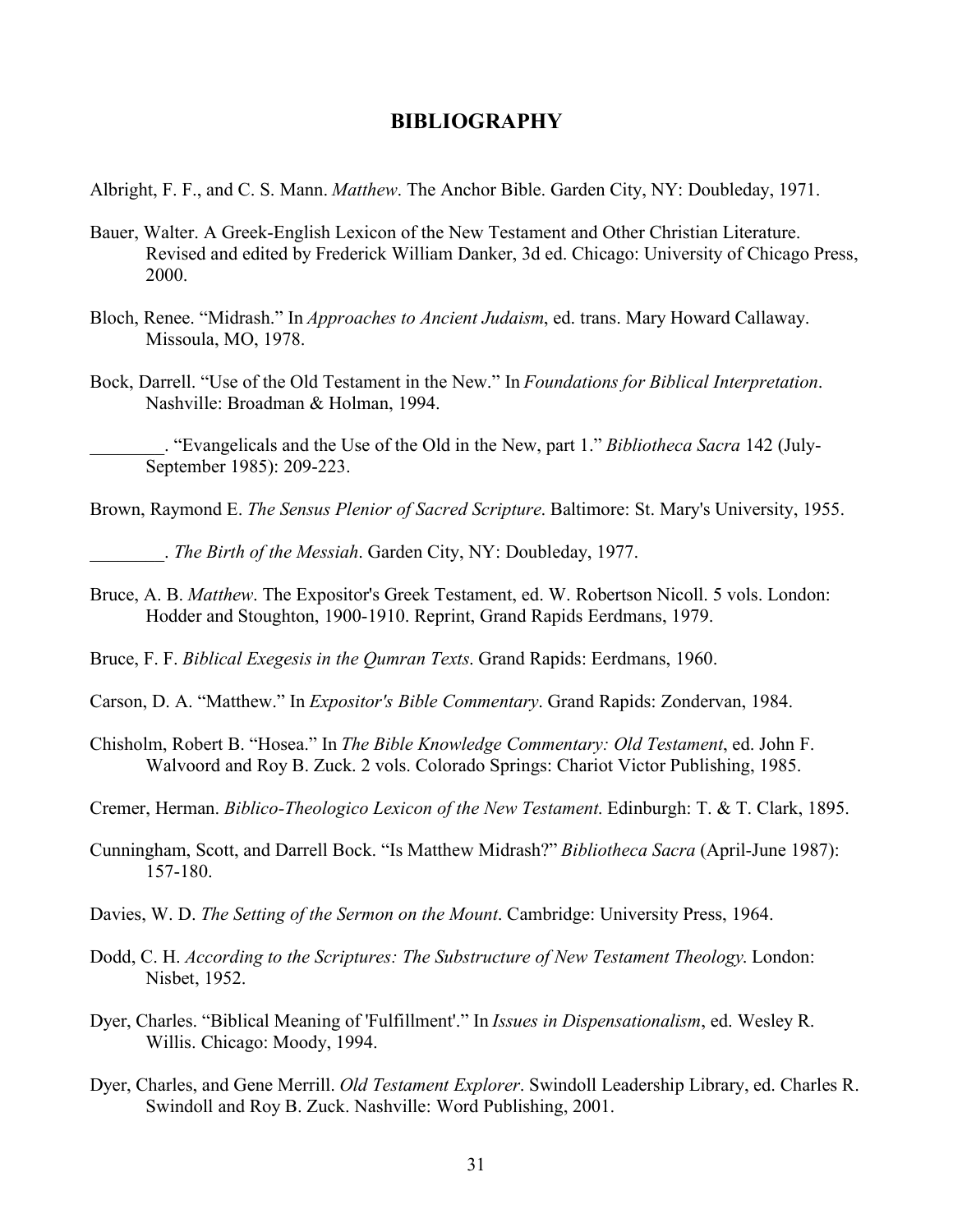- Ellis, E. Earl. "How the New Testament Uses the Old." In *New Testament Interpretation*, ed. I. Howard Marshall. Grand Rapids: Eerdmans, 1977.
- Fitzmyer, Joseph. "The Use of Explicit Old Testament Quotations in Qumran Literature and in the New Testament." *New Testament Studies* 7 (1961): 297-333.
- France, R. T. "The Formula Quotations of Matthew 2 and the Problem of Communication." *New Testament Studies* 27 (January 1981).
- Freedman, David Noel, ed. *Anchor Bible Dictionary*. 6 vols. New York: Doubleday, 1992.
- Fritsch, C. T. "Biblical Typology." *Bibliotheca Sacra* 104 (April June 1947): 214-22.
- Fruchtenbaum, Arnold. *Messianic Christology*. Tustin, CA: Ariel Ministries, 1998.
- Gartner, Bertil. "The Habakkuk Commentary (DSH) and the Gospel of Matthew." *Studia Theologica* 8 (1954): 1-24.
- Goppelt, Leonard. *Typos: The Typological Interpretation of the New*. Translated by Donald H. Madvig. Grand Rapids: Eerdmans, 1982.
- Goulder, M. D. *Midrash and Lection in Matthew*. London: S. P. C. K., 1974.
- Green, H. Benedict. *The Gospel According to Matthew*. New Clarendon Bible, ed. H. F. D. Sparks. Oxford: Oxford University Press, 1975.
- Gundry, Robert H. *Matthew: A Commentary on His Literary and Theological Art*. Grand Rapids: Eerdmans, 1982.
- Hagner, Donald A. *Matthew 1-13*. Word Biblical Commentary, ed. David A. Hubbard and Glenn W. Barker. Dallas: Word Books, 1993.
- Harper, William Rainey. *A Critical and Exegetical Commentary on Amos and Hosea*. International Critical Commentary. Edinburgh: T. & T. Clark, 1905.
- Hendriksen, William. *Exposition of the Gospel According to Matthew*. Grand Rapids: Baker, 1973.
- Hill, David. *The Gospel of Matthew*. New Century Bible Commentary, ed. Ronald E. Clements. Grand Rapids: Eerdmans, 1972.
- Hindson, Edward E. *Isaiah's Immanuel: A Sign of His times or the Sign of the Ages?* International Library Series, ed. Robert L. Reymond. Philipsburg, NJ: Presbyterian and Reformed Publishing Co., 1979.
- Horan, Maurya P. *Pesharim: Qumran Interpretation of Biblical Books*. The Catholic Biblical Quarterly Monograph Series, no. 8. Washington: The Catholic Biblical Association of America, 1979.
- Howard, Tracy L. "The Author's Intention as a Crucial Factor in Interpreting Scripture: An Introduction." *Baptist Reformation Review* 10 (1981): 22-27.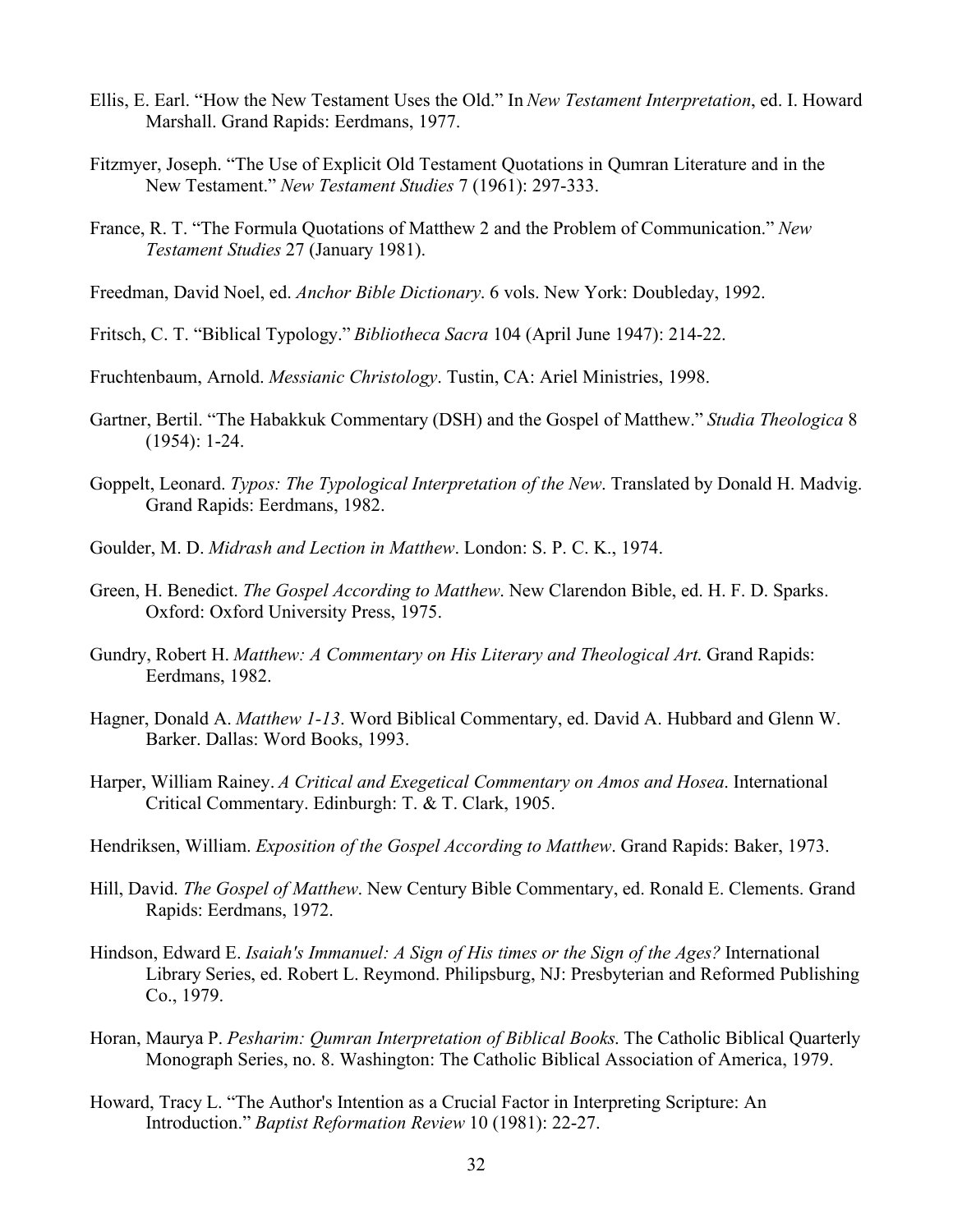\_\_\_\_\_\_\_\_. "The Use of Hosea 11:1 in Matthew 2:15." Th.M. Thesis, Dallas Theological Seminary, 1984.

\_\_\_\_\_\_\_\_. "The Use of Hosea 11:1 in Matthew 2:15; An Alternative Solution." *Bibliotheca Sacra* 316 (October-December 1986): 314-325.

- Josephus, Flavius. The New Completed Works of Flavius Josephus. Translated by William Whiston. Edinburgh, Scotland: William P. Nimmo, 1867. Reprint, Grand Rapids: Kregel Publications 1997.
- Johnson, Elliott E. *Expository Hermeneutics: An Introduction*. Grand Rapids: Academie Books, 1990.
- Kaiser, Walter C. "The Single Intent of Scripture." In *Evangelical Roots: A Tribute to Wilbur Smith*, ed. Kenneth S. Kantzer. Nashville: Thomas Nelson, 1978.

\_\_\_\_\_\_\_\_. *A Response to 'Author's Intention' and Biblical Interpretation' by Elliot E. Johnson*: a paper presented at the International Council on Biblical Inerrancy, Chicago, November 1982, 1982.

Kent, Homer A. "Matthew's Use of the Old Testament." *Bibliotheca Sacra* 121 (January 1964): 34-43.

LaSor, William S. "Prophecy, Inspiration, and *Sensus Plenior*." *Tyndale Bulletin* 29, no. 49-60 (1978).

\_\_\_\_\_\_\_\_. "The *Sensus Plenior* and Biblical Interpretation." In *Scripture, Tradition, and Interpretation*, ed. W. Ward Gasque and William S. LaSor. Grand Rapids: Eerdmans, 1978.

Lenski, R. C. H. *An Interpretation of St. Matthew's gospel*. Minneapolis: Augsburg Publishing House, 1964.

Longenecker, Richard N. *Biblical Exegesis in the Apostolic Period*. Grand Rapids: Eerdmans, 1975.

McCartney, Dan, and Peter Enns. "Matthew and Hosea: A Response to John Sailhammer." *Westminster Theological Journal* 63 (2001): 97-105.

Morris, Leon. *The Gospel According to Matthew*. Grand Rapids: Eerdmans, 1992.

Payne, J. Barton. *The Theology of the Older Testament*. Grand Rapids: Zondervan, 1962.

- Payne, Philip B. "The Fallacy of Equating Meaning with the Human Author's Intention." *Journal of the Evangelical Theological Society* 20, no. 3 (September 1977): 243-52.
- Plummer, Alfred. *An Exegetical Commentary on the Gospel According to Matthew*. London: Stock, 1909. Reprint, Grand Rapids, Eerdmans, 1953.
- Rad, Gerhard von. *Old Testament Theology*. Translated by D. M. G. Stalker. 2 vols. New York: Harper & Row, 1962.

McKenzie, Steven. "Exodus Typology in Hosea." *Restoration Quarterly* 22 (1979): 100-108.